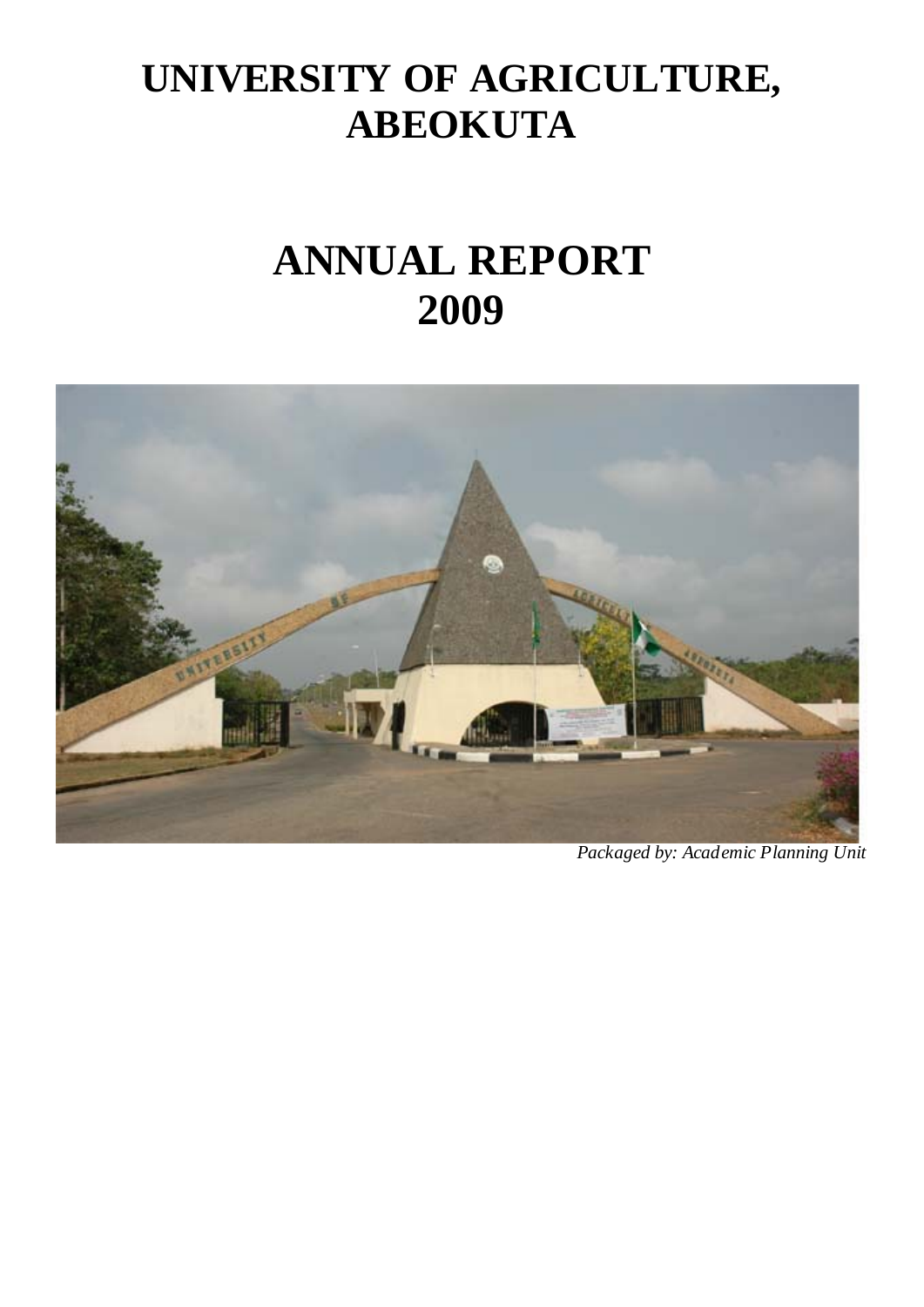# **UNIVERSITY LOGO**



#### **DESCRIPTIO N O F LO GO**

| WHEAT:               | Symbolizes agricultural products     |
|----------------------|--------------------------------------|
| ROCK:                | Symbolizes Olumo Rock of Abeokuta    |
| <b>OPEN BOOK:</b>    | Symbolizes knowledge                 |
| <b>WATER:</b>        | Symbolizes water resources/fisheries |
| <b>GOLD COLOUR:</b>  | Symbolizes excellence                |
| <b>GREEN COLOUR:</b> | Symbolizes agriculture               |
| MOTTO:               | Knowledge for Development            |

#### **UNIVERSITY'S VISIO N**

The University of Agriculture, Abeokuta shall evolve as a foremost institution in the triad of teaching, research and extension by attracting, managing and retaining appropriate human and material resources for the pursuit of the desired creative, imaginative and innovative change for sustainable agriculture and rural development in Nigeria.

#### **UNIVERSITY'S MISSION**

- (i) To provide a conducive environment for the achievement of the University's tripodal mandate for teaching, research and extension
- (ii) To develop relevant academic programmes
- (iii) To produce high-level manpower with the capacity for self employment in agriculture and allied professions
- (iv) To effectively disseminate and utilize research results through invigoration of extension services for improved agricultural production and food sufficiency.
- (v) To continuously enhance and effectively utilize resources and facilities

To recognize and adapt to changes in the Nigerian environment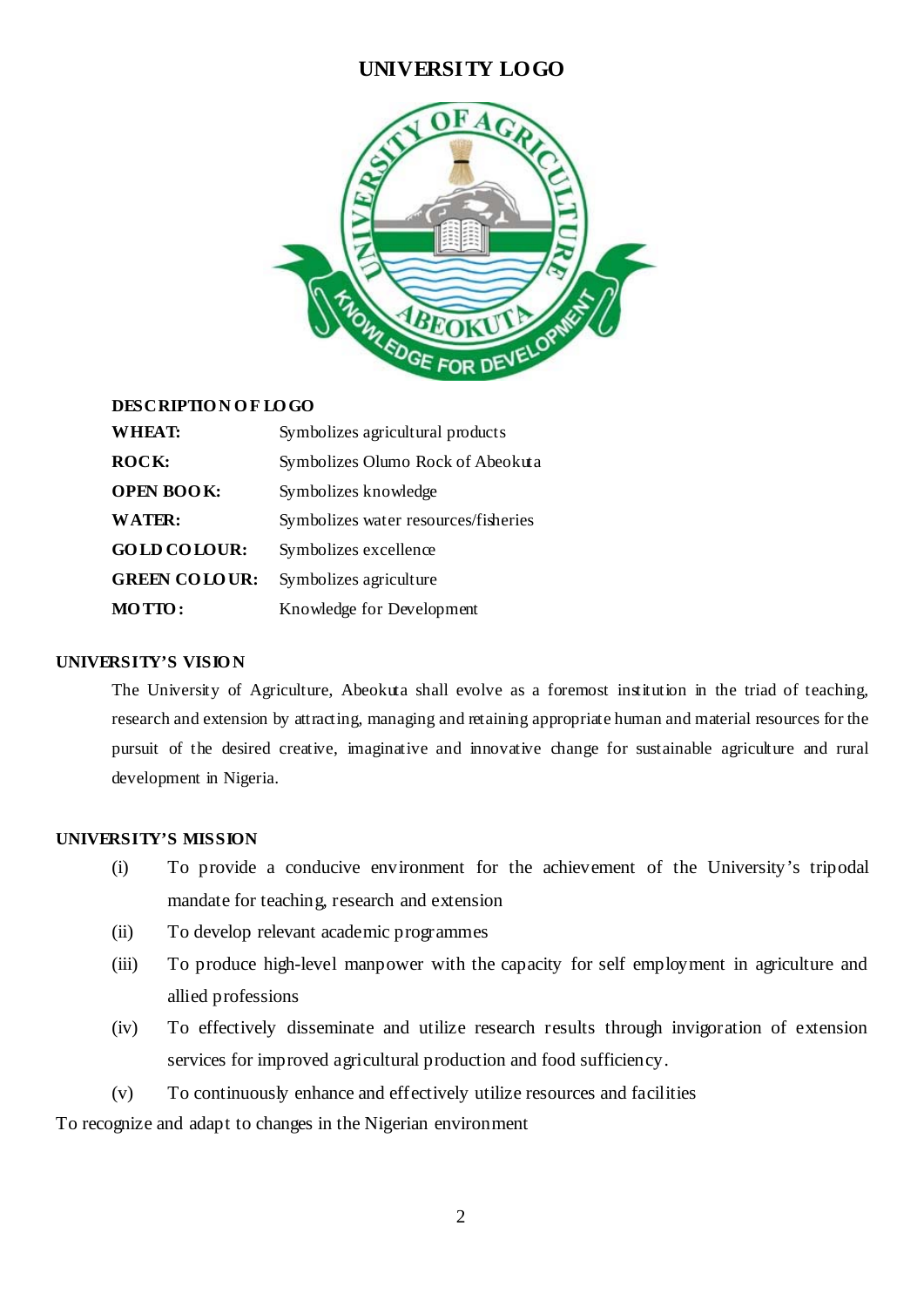#### **BRIEF HISTORY OF THE UNIVERSTY**

The University of Agriculture, Abeokuta is one of the three specialized Universities of Agriculture in Nigeria. It was established by the Federal Government in January, 1988, its foundation day being the  $28<sup>th</sup>$  of January, 1988. The establishment of the Universities of Agriculture was an entirely new concept for promoting agricultural education and services for agricultural development and attainment of selfsufficiency in food and fibre.

The University of Agriculture, Abeokuta started at its mini campus in Isale-Igbehin in the centre of Abeokuta, the capital of Ogun State. The University moved in October, 1995 to its permanent site, which is located next to the Ogun-Osun River Basin Development Authority (OORBDA), off the Abeokuta-Ibadan road in the North-Eastern end of the city.

Previously, the University of Agriculture, Abeokuta had been under the leadership of three Vice-Chancellors. The Pioneering Vice-Chancellor was Professor Nurudeen Olorunnimbe Adedipe, a professor of Plant Physiology who assumed duty as Vice-Chancellor on the foundation day. Professor N. O. Adedipe was succeeded by Professor J. A. Okojie, a professor of Forest Management & Biometrics. Professor J. A. Okojie is currently the Executive Secretary, National Universities Commission, Abuja. The exit of Professor J. A. Okojie as Vice-Chancellor of UNAAB brought in Professor I. F. Adu who came into office in September 2001. Professor I. F. Adu is a successful professor of Small Ruminant Production. These great icons created indelible marks on the face of this unique institution.

The University has from its inception consistently witnessed tremendous and remarkable growth and development under its past and present Vice-Chancellors who have immeasurably contributed to setting the institution on a landmark of success. In 2002, the University won its first major award by being adjudged the best overall University in Nigeria in terms of organisation and quality of programmes. In 2003 and 2004, the University won the best specialized University award and its Vice-Chancellor, Professor I. F. Adu won the best Vice-Chancellor award in Nigerian Universities consecutively in addition to winning the maiden edition of research fair organised by the National Universities Commission (NUC) in 2004. A short interregnum brought in an Acting Vice-Chancellor in person of Professor Ishola Adamson, a Professor of Biochemistry between August, 2006 and May, 2007.

Presently, the Vice-Chancellor of the University is Professor Oluwafemi Olaiya Balogun, a seasoned professor of Animal Biochemistry and Nutrition. Professor O. O. Balogun was appointed the fourth Vice-Chancellor of this great University on the  $24<sup>th</sup>$  of May, 2007. The University had witnessed significant expansion in physical facilities and academic programmes during his tenure.

The University of Agriculture, Abeokuta in its tradition of excellence has continued to produce, through its endowed human and material resources quality graduates who are well skilled and adequately furnished with the comprehensive information required for engaging in economic agricultural production. To date, the University has produced a total number of 8912 graduates.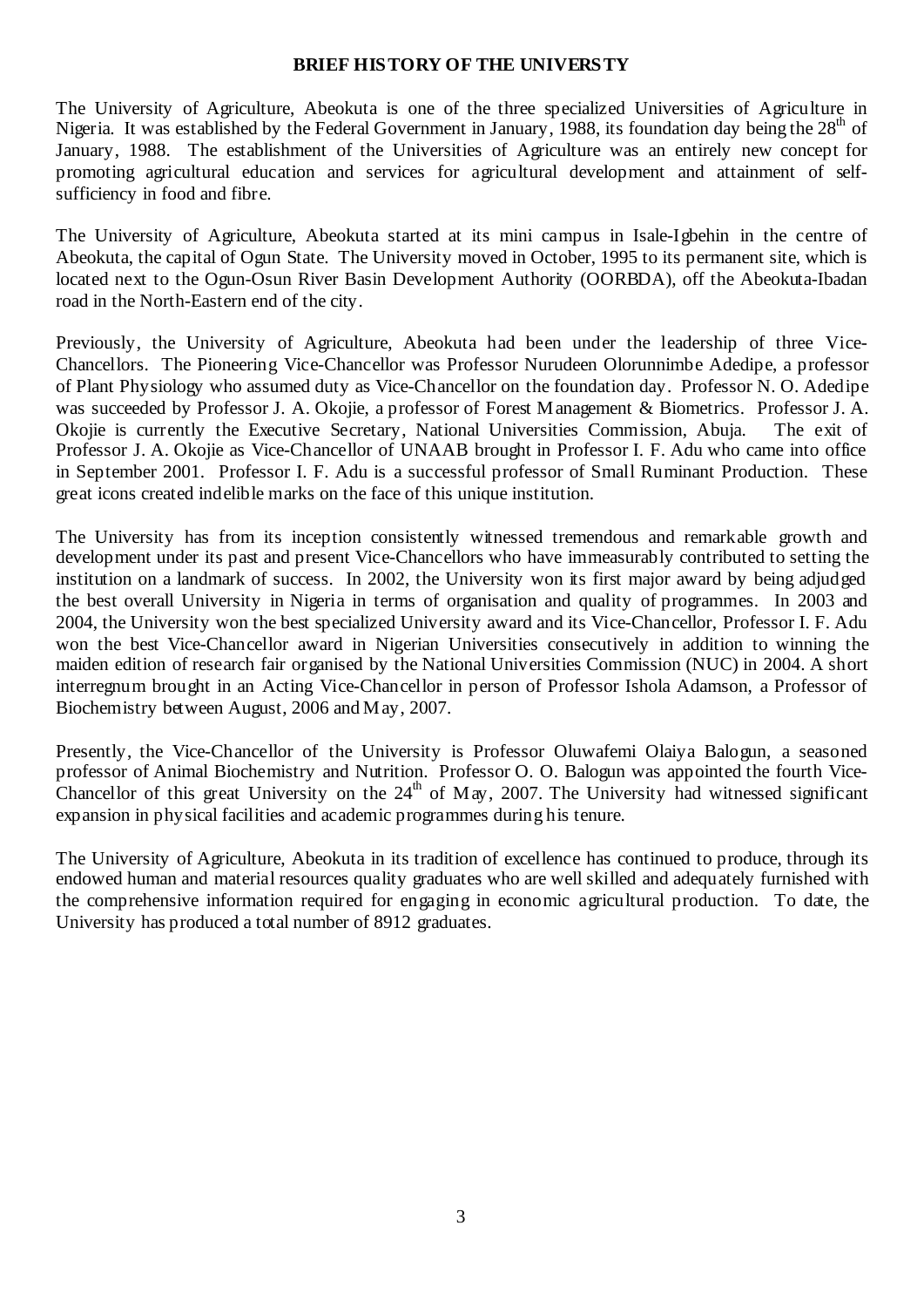# **UNIVERSITY COUNCIL**



**Chief L.A.O. Osayemi Pro‐Chancellor/Chairman of Council**



**ProfO.O. Balogun Vice Chancellor/Member**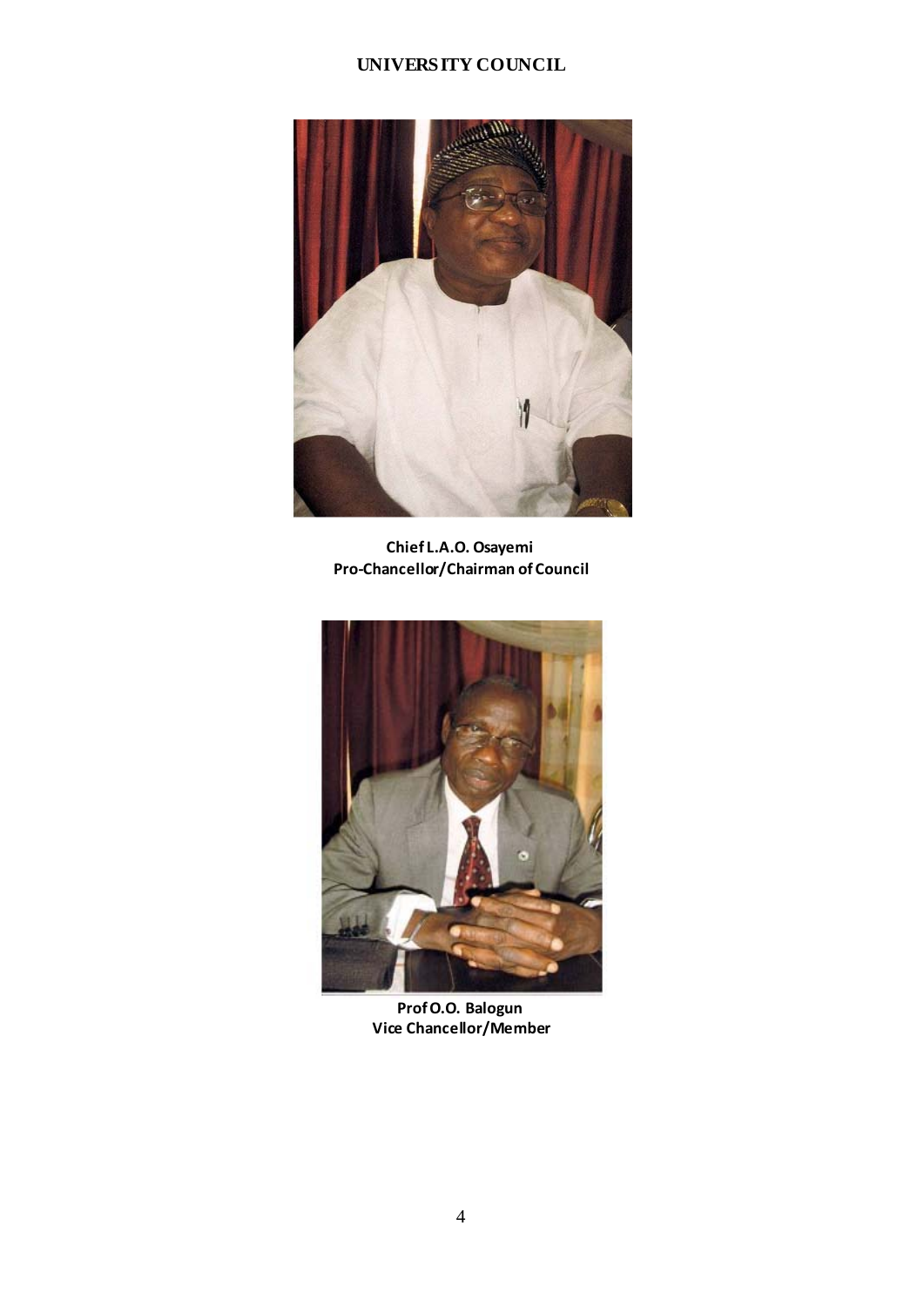

**Prof. C.F.I. Onwuka Deputy Vice Chancellor (Academic)/Member**



**Prof. S.T.O. Lagoke Deputy Vice Chancellor (Development)/Member**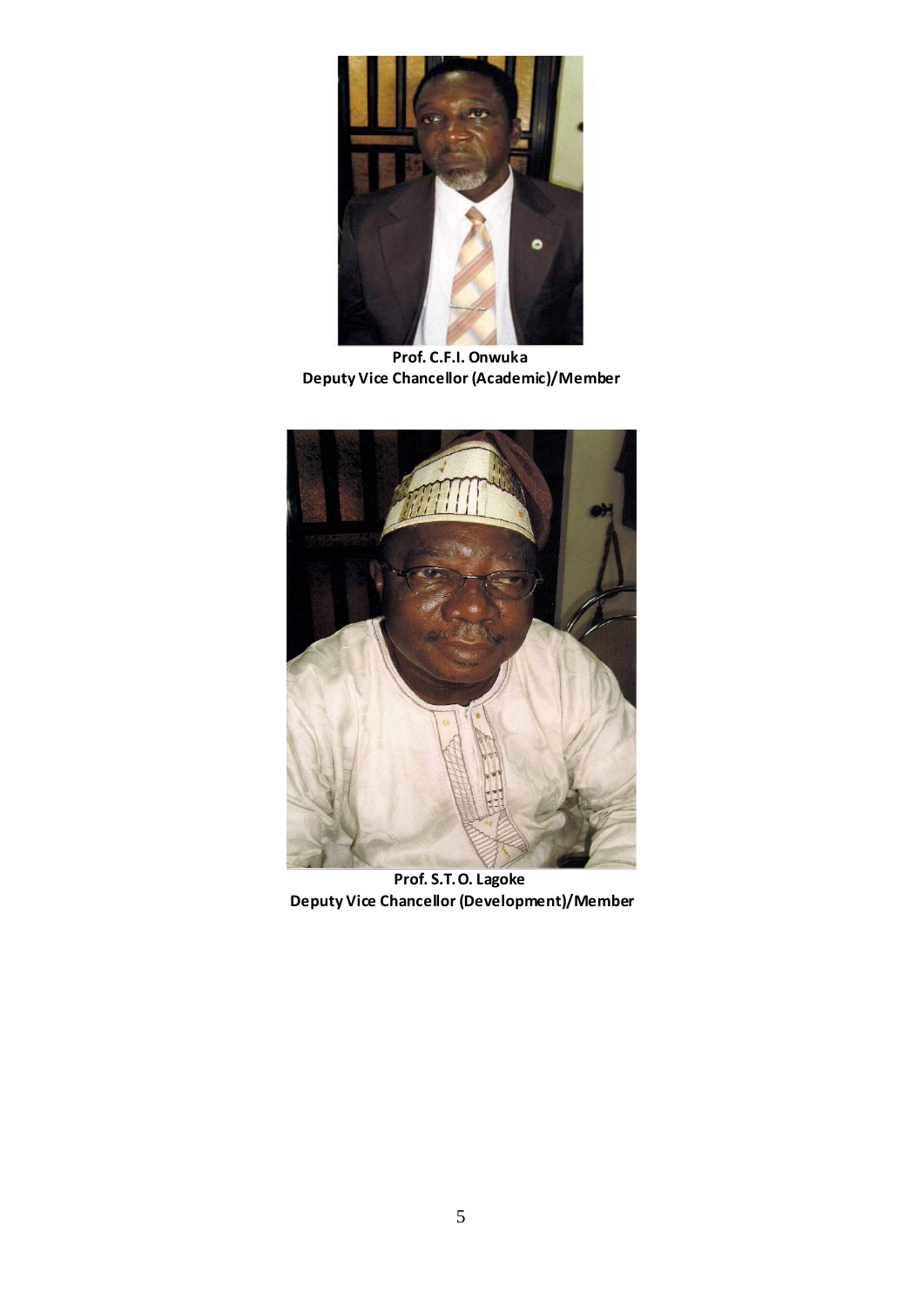

**Mr. Olu Lajuwonri Member**



**Bishop B.W. Deji Member**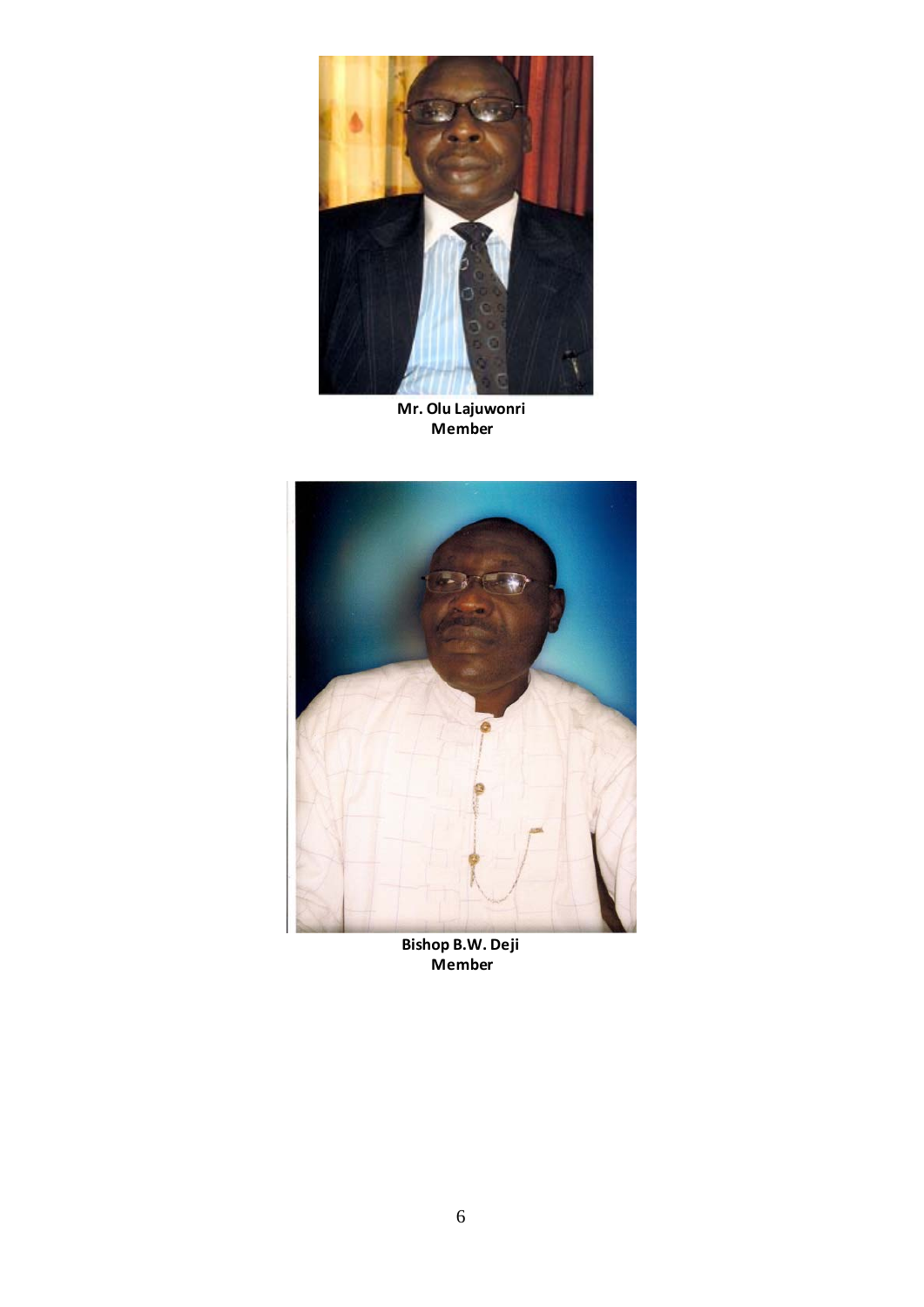

**Dr. Solomon Oladiti Member**



**Mrs. Mabel Ozumba Member, Rep. Fed. Ministry of Education**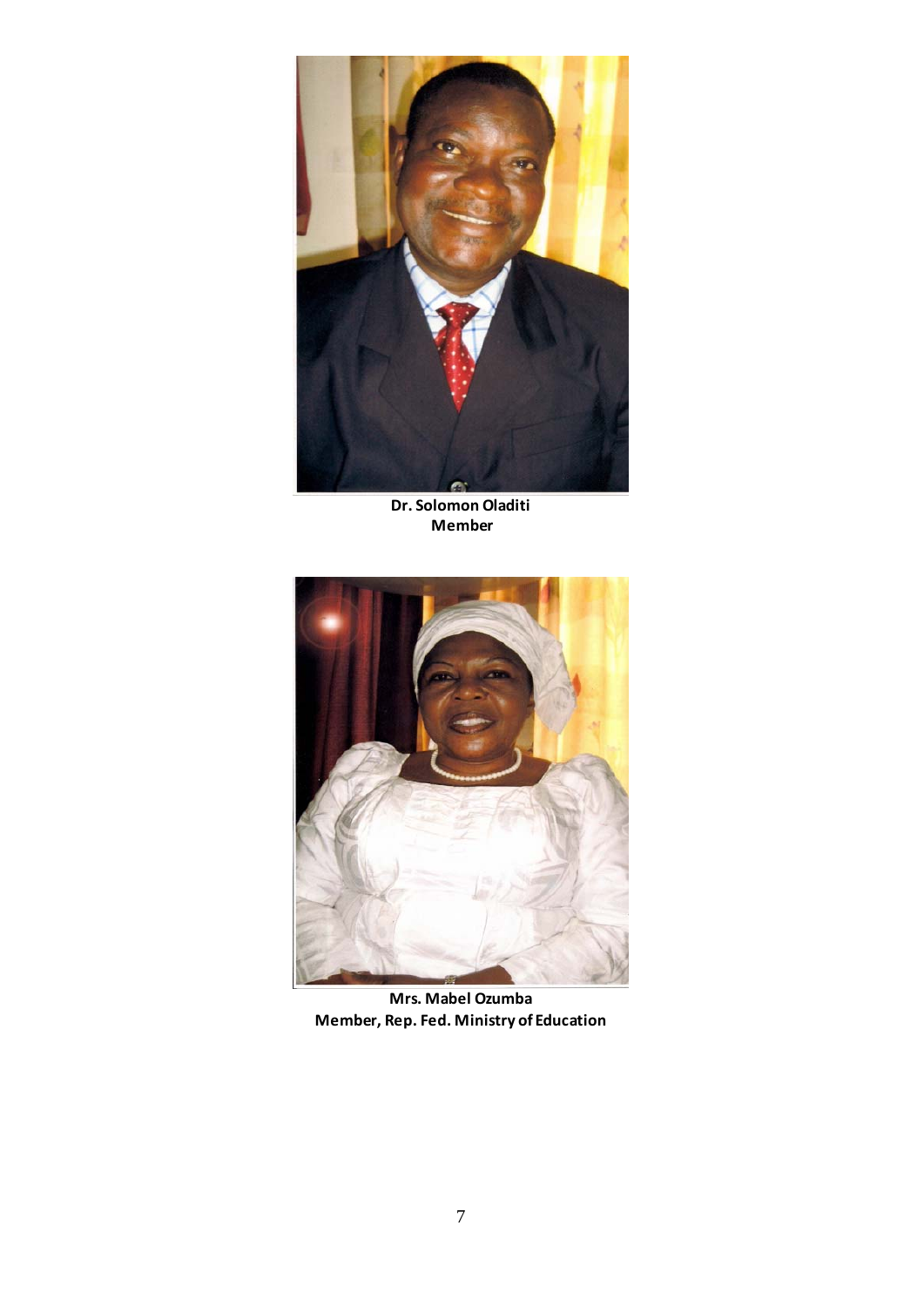

**Dr. Ben Efienemokwu Member, Rep. Fed. Ministry ofAgric & Natural Resources**



**Prof. T.A. Arowolo Member, Rep. Senate**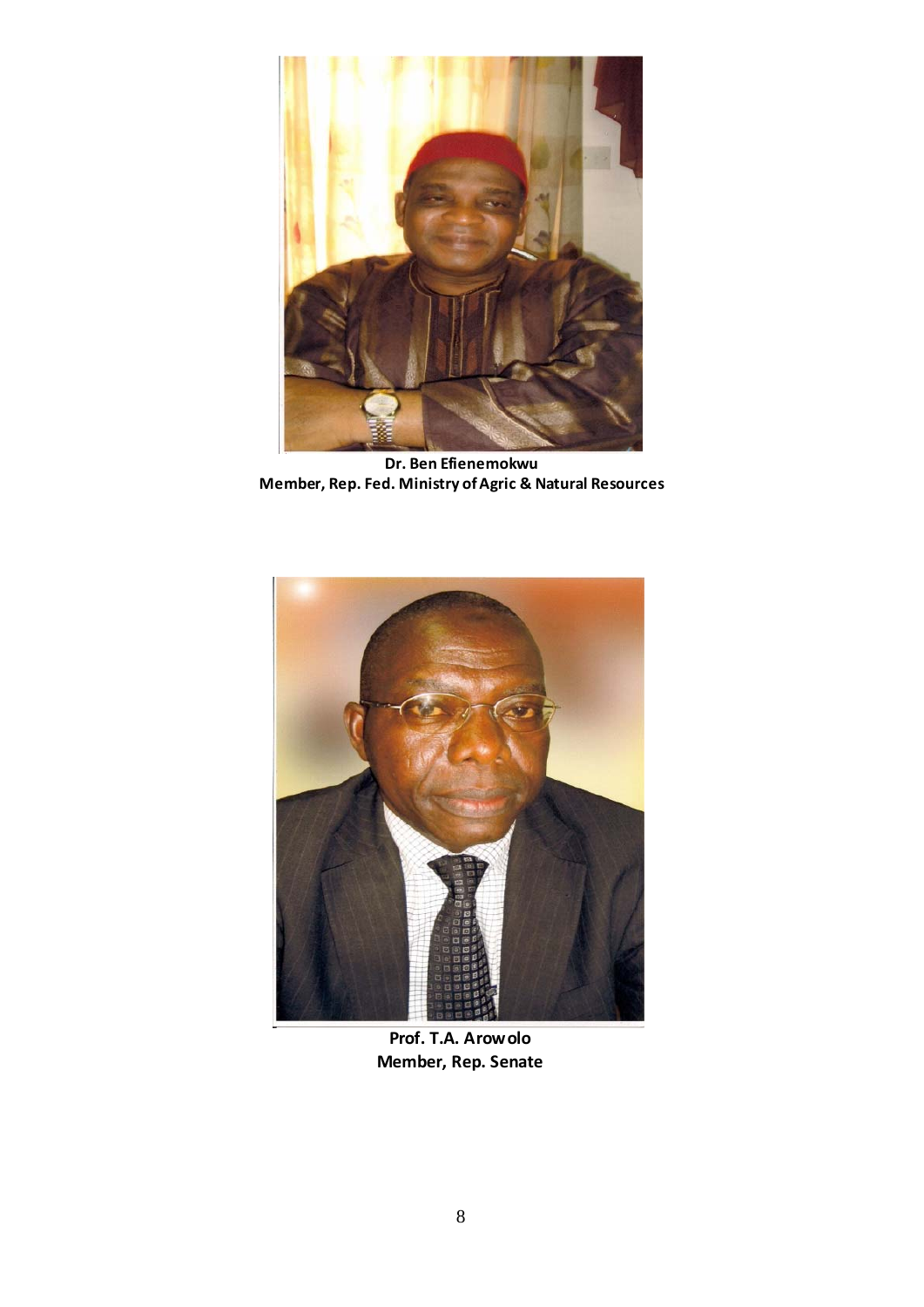

**Prof. F.O. Bamiro Member, Rep Senate**



**Prof. (Mrs.) Daisy Eruvbetine Member Rep. Senate**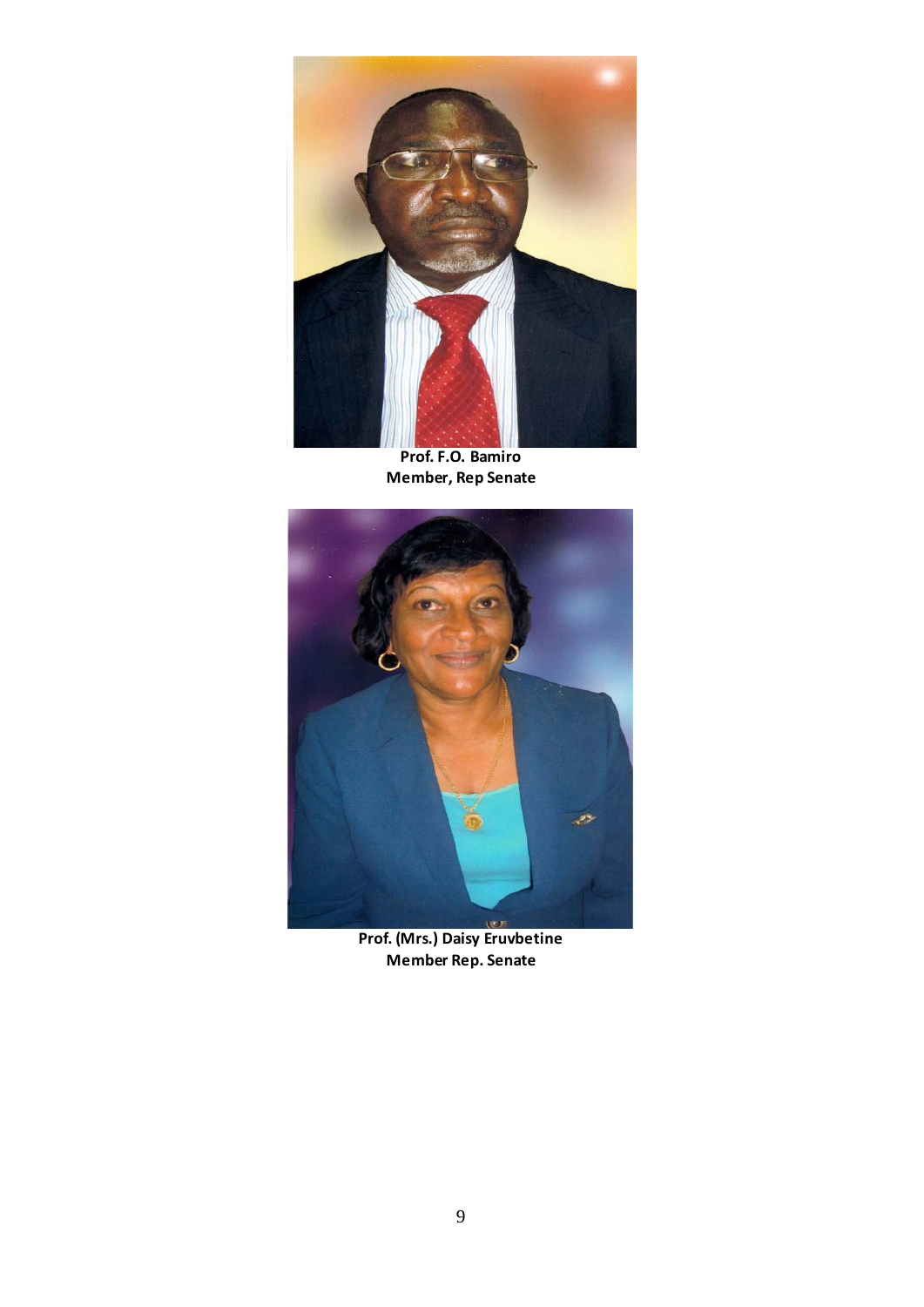

**Prof. O.B. Kehinde Mmeber, Rep. Senate**



**Mr. A. Oyerinde**<br>B.Sc, MPA (IFE), MNIM, AIPM<br>REGISTRAR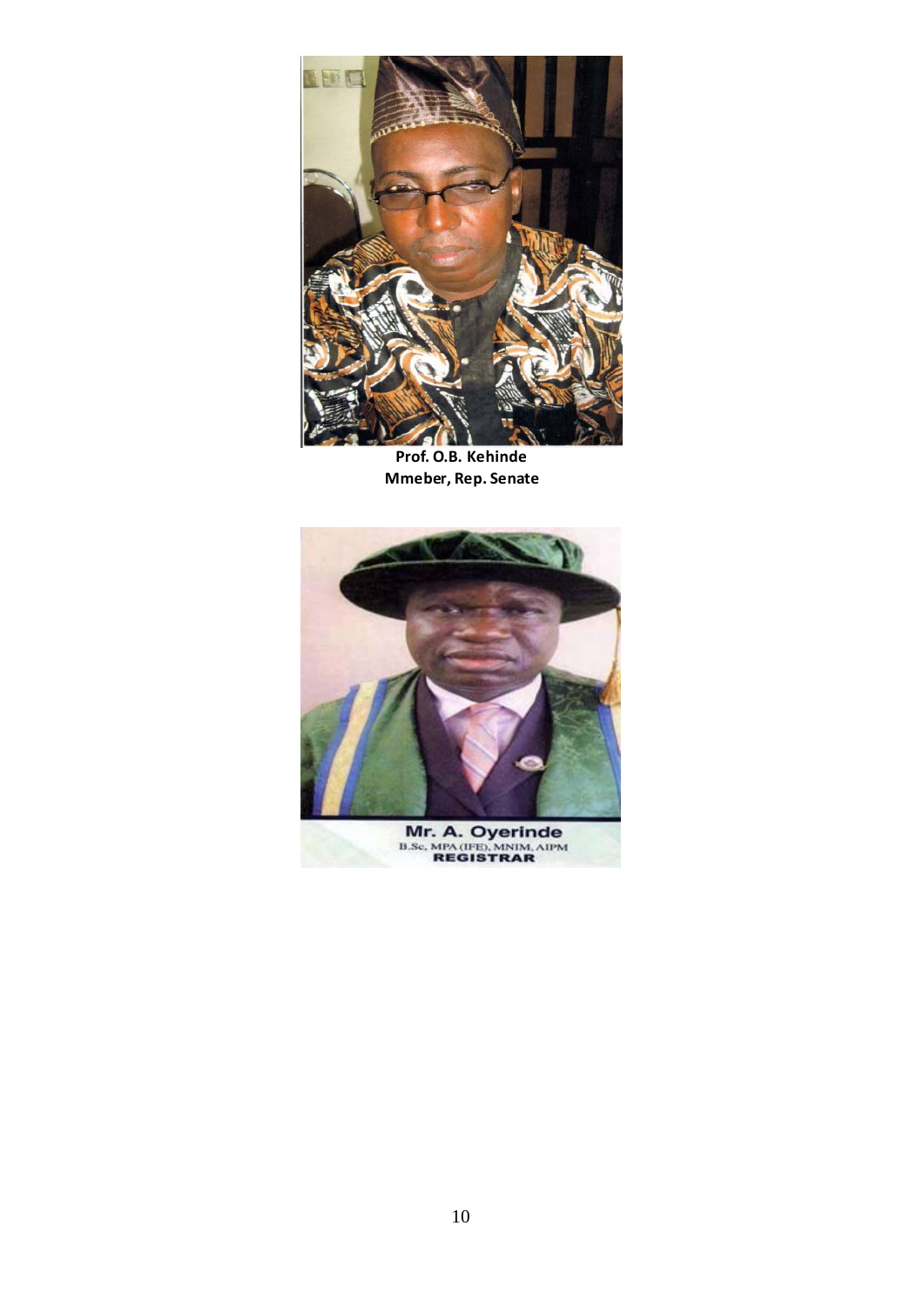# **PAST AND PRESENT VICE-CHANCELLORS**



**Professor Nurudeen O. Adedipe B.Sc. Agric., Ph.D (Brit. Columb.) January, 1988 -1995** 



**Professor JULIUS A. OKOJIE**<br>B.Sc (Ibadan), MF (Yale), Ph.D (Ibadan), FFAN **Acting Vice-Chancellor: 1995-1996 Vice-Chancellor: 1996 – August, 2001** 

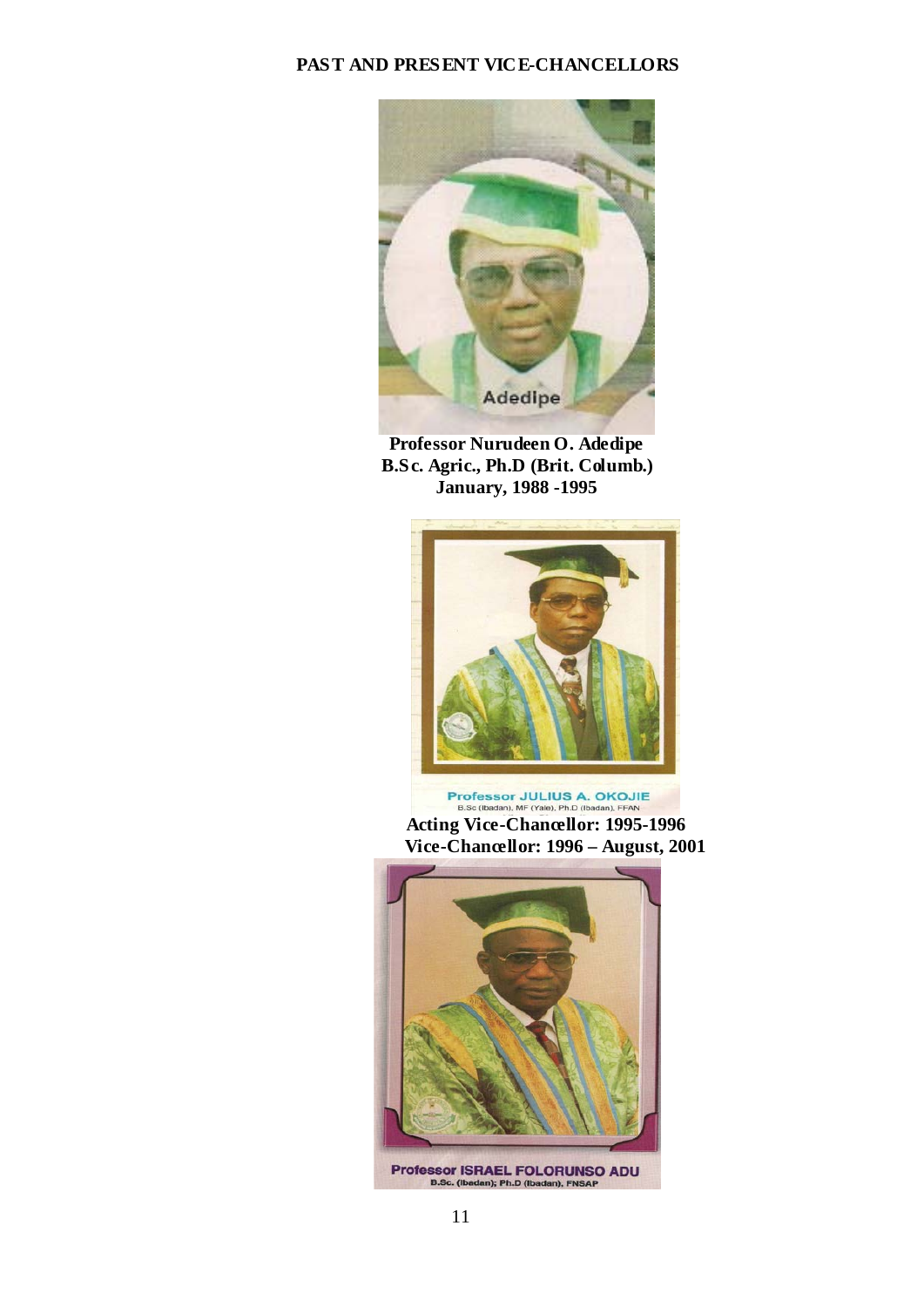

**Professor Ishola Adamson (Ag.) B.Sc. (Ibadan), M.Sc., Ph.D (Rutgers) September, 2006 – May, 2007** 



**Professor Oluwafemi Olaiya Balogun B.Sc., Ph.D (Ibadan) Vice Chncellor – May, 2007 till date**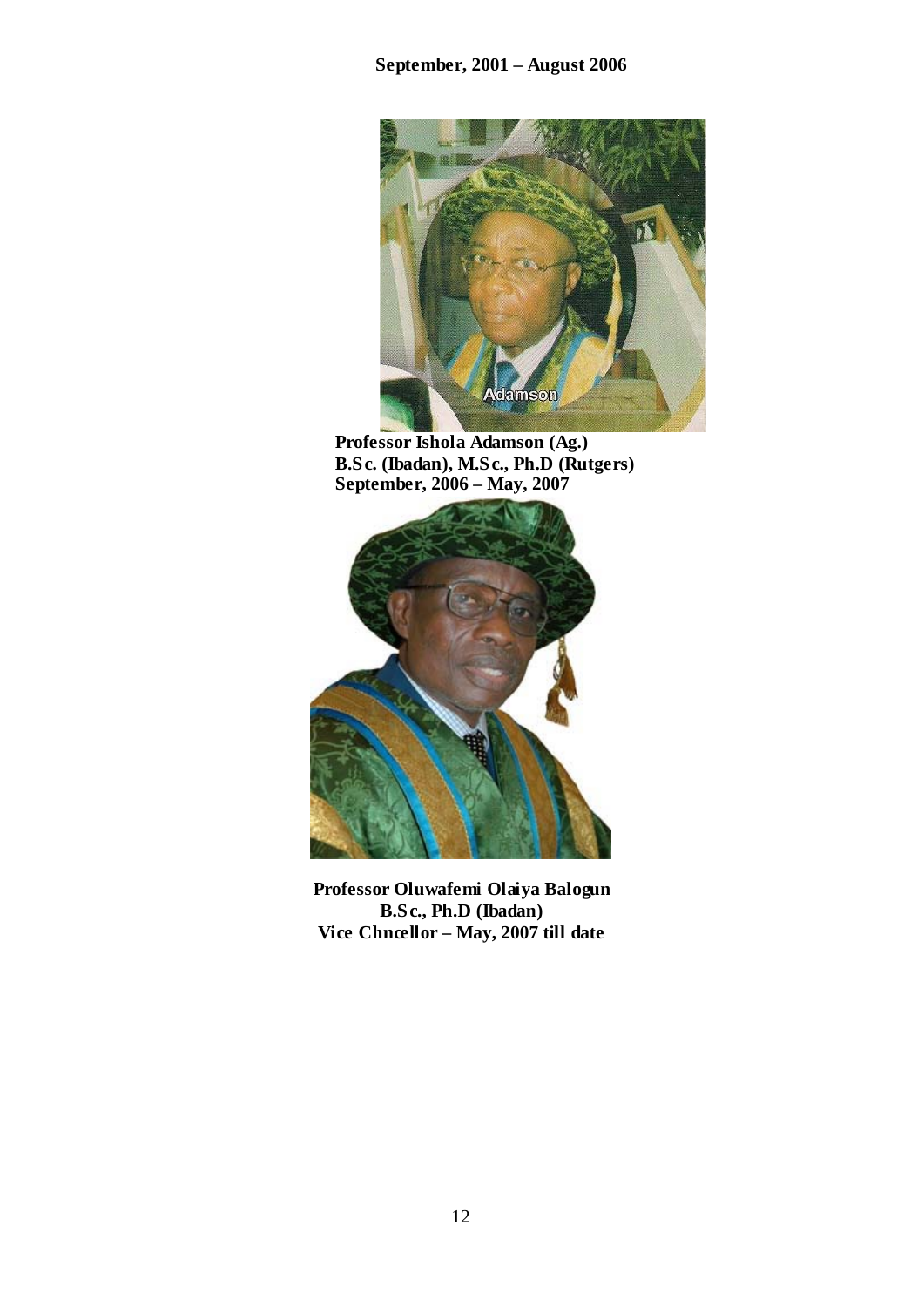# **PRINCIPAL OFFICERS OF THE UNIVERSITY**



Prof. C. F. I. Onwuka **DEPUTY VICE-CHANCELLOR (ACADEMIC)** 



Prof. S. T. O. Lagoke B.Sc. (ABU), Ph.D. (Ibadan)<br>DEPUTY VICE-CHANCELLOR (DEVELOPMENT



a sa salawan na kata

Prof. Oluwafemi O. Balogun **B.Sc. Ph.D. (Ibadan)**<br>VICE-CHANCELLOR







 MLS (Loughborough) ALA (UK) UNIVERSITY LIBRARIAN

**On the Chancellor**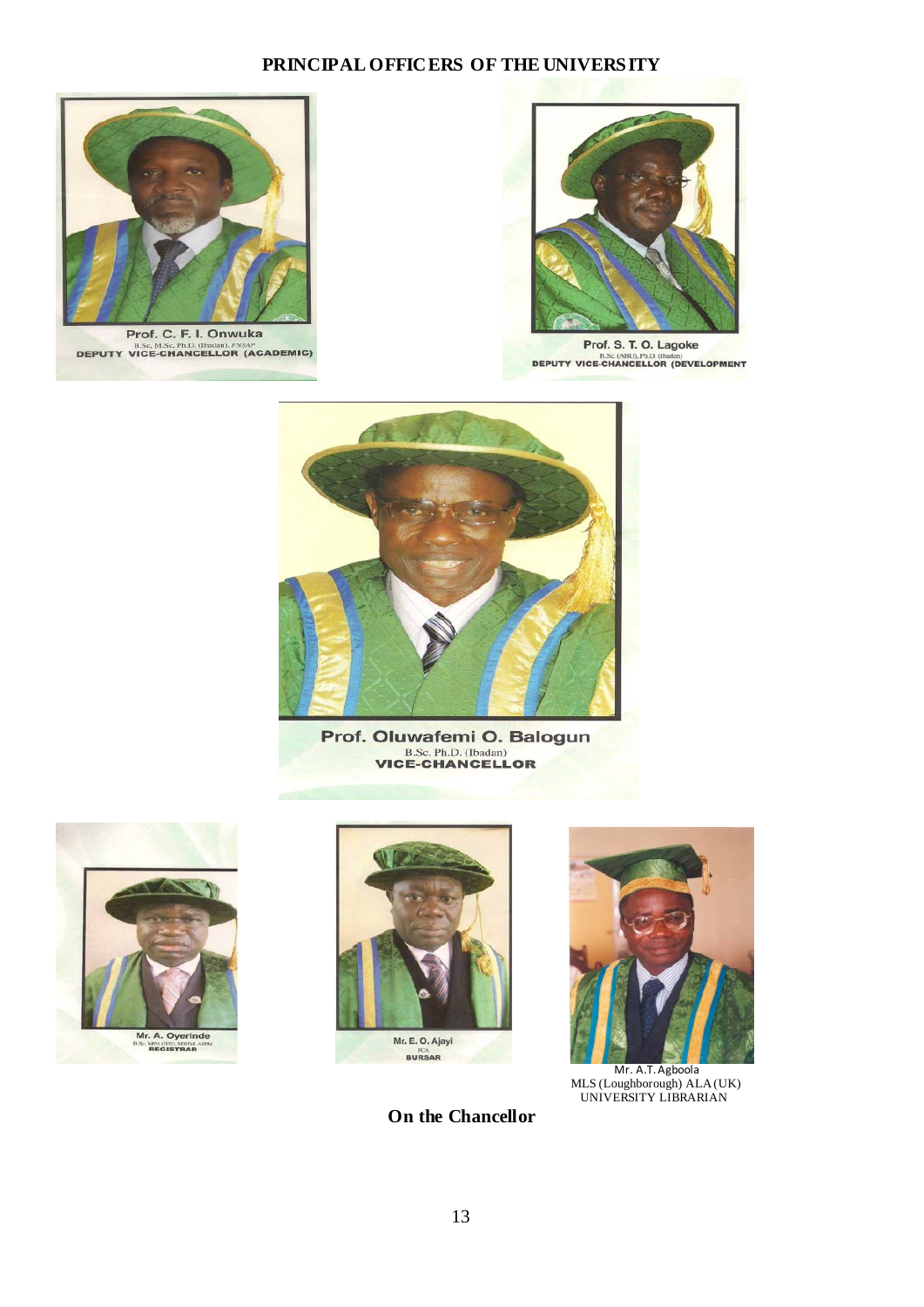

**Obi (Professor) Edozie Asagba of Asaba Chancellor** 

**PROFILE OF HIS ROYAL MAJESTY OBI (PROFESSOR) JOSEPH CHIKE EDOZIEN THE ASAGBA OF ASABA AND CHANCELLOR, UNIVERSITY OF AGRICULTURE, ABEOKUTA** 

His Royal Majesty, Obi, Professor Joseph Chike Edozien, C.F.R., was born on July 28, 1925 at Asaba. He started his primary education at the Catholic School, Warri in 1933 and completed it in 1937. Between 1938 and 1941, His Royal Majesty, Obi (Professor) Chike Edozien, was at the Christ the King College Onitsha, for his post primary education. He attended the Higher College, Yaba, Lagos in 1942 and the Achimota School, Accra, Gold Coast from 1942 to 1943.

His Royal Majesty was at the University College Dublin, Republic of Ireland, from 1944 to 1951, where he obtained in 1948 the B.Sc. Hons. Degree in Physiology. In 1958, he obtained the M.Sc. (NUI) in Physiology and in 1951, he bagged the M.B.B.ch.B.A.O. (NUI) with honours, also from the famous University College, Dublin.

In 1954, Professor Obi Chike Edozien was admitted as a Member of the Royal Council of Physician, M.R.C.P. (Edinburgh). He became a Fellow of the Royal Council of Physician, F.R.C.P. (Edinburgh) in 1963. He was awarded the Honorary Doctorate Degree of Science, D.Sc. (Hon) of the University of Rio de Janeiro, Brazil. He became a Fellow of the Royal Council of Pathologist, F.R.C. Path (London) in 1967, and in 1980, he was made a Fellow of the Nigeria Academy of Science (F.A.S.).

His Royal Majesty, Obi, Professor Joseph Chike Edozien, has had varied work experience beginning with that of Lecturer in Clinical Biochemistry, Middlesex Hospital Medical School, University of London (1951 – 1952) Lecturer in Chemical Pathology University College, Ibadan (1952 – 1957), Senior Lecturer in Chemical Pathology, University College, Ibadan (1957 – 1961).

He was between 1961 – 1967, a Professor of Chemical Pathology, University of Ibadan and Dean, Faculty of Medicine, University of Ibadan (1962 – 1967). He was also a Special Adviser on Higher Education to the Military Governor of Midwest Region of Nigeria from 1966 – 1967.

Between 1967 – 1971, he served as Professor of Nutrition, Massachusetts Institute of Technology (MIT) Cambridge, Mass, USA. He was also, Professor and Chairman, Department of Nutrition, School of Public Health, University of North Carolina from 1971 – 1991. Between 1988 – 1991, His Royal Majesty, was the Chairman, Governing Board, National Institute of Medical Research, Yaba, Lagos.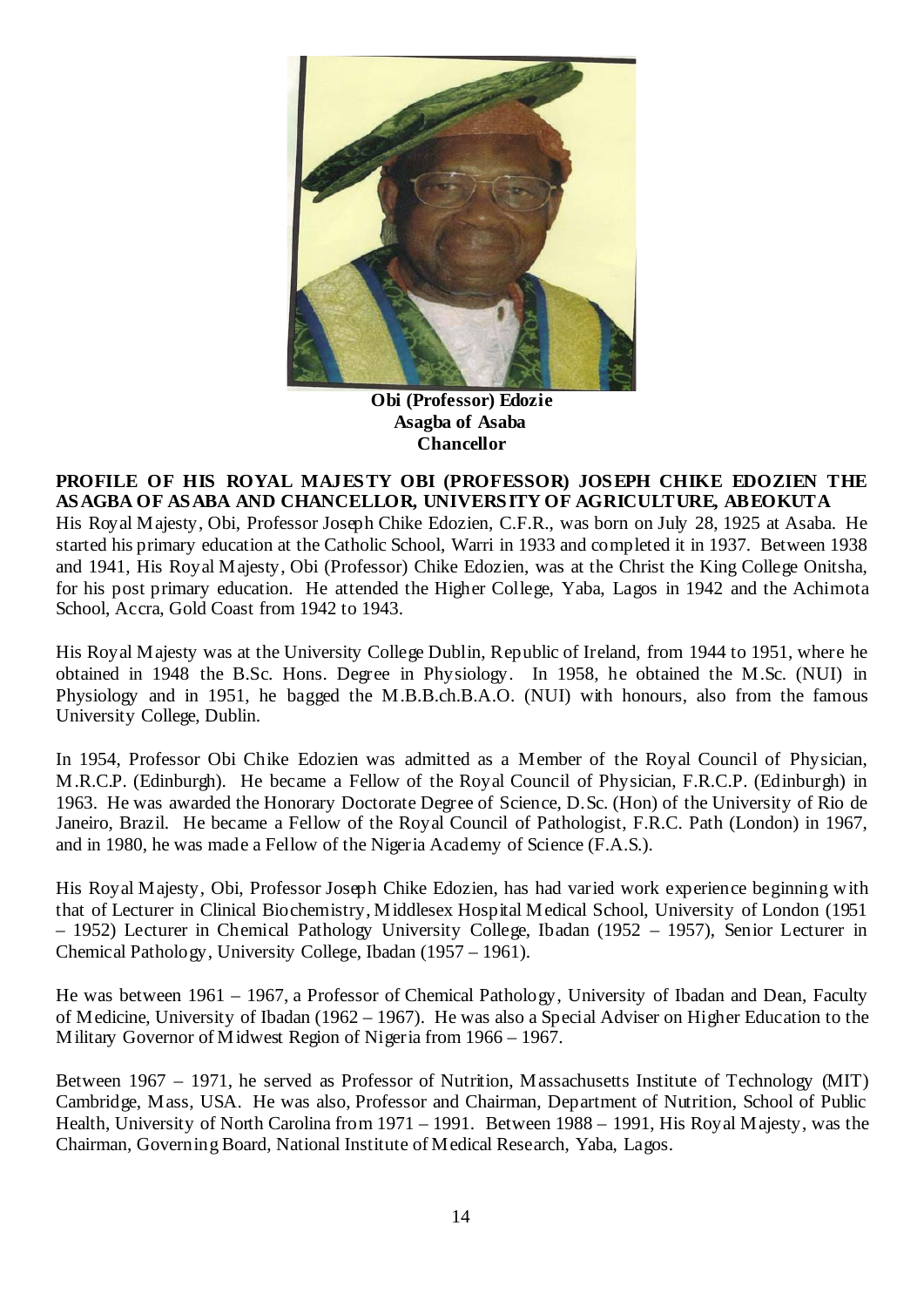From 1991 till the present day, he has been a Professor Emeritus of the University of North Carolina, Chapel Hill, NC, United States of America.

By the grace of the almighty God, Professor Joseph Chike Edozien ascended the throne of his forefathers, when he was crowned as the Asagba of Asaba in 1991. He remains so till date.

A very versatile and brilliant academic, His Royal Majesty had served as the Chairman, Delta State Council of Traditional Rulers (1997 – 1999). He became a Justice of Peace (JP) in September, 1996, and was honoured with the distinguished award of the Commander of the Federal Republic, (C.F.R.) in November, 2000.

He became the Chancellor of the University of Agriculture, Abeokuta, in 2004. Prior to this he had served as the Chancellor of the University of Benin, Benin City, Edo State.

His Royal Majesty, Obi (Professor) Joseph Chike Edozien had served on several Advisory Committees of International agencies. Notable among which are the World Health Organization (WHO), Food and Agricultural Organisation (FAO), the United Nations Committee on the Application of Science and Technology for National Development as well as many other several Committee of American Government Agencies, concerned with Technical Assistance to developing countries, such as USIAD etc.

He was the Chairman, Delta State Elders Forum that made recommendations on the resolution of the Warri crisis in 1997.

He is currently, the Chairman of the Forum of Chancellors of Nigerian Universities.

He is happily married to Olori Modupe Edozien and the marriage is blessed with wonderful children.

# PRO FILE O F THE PRO -CHANCELLO R, CHIEF LAW RENCE AY INDE O LAKUNLE O SAYEMI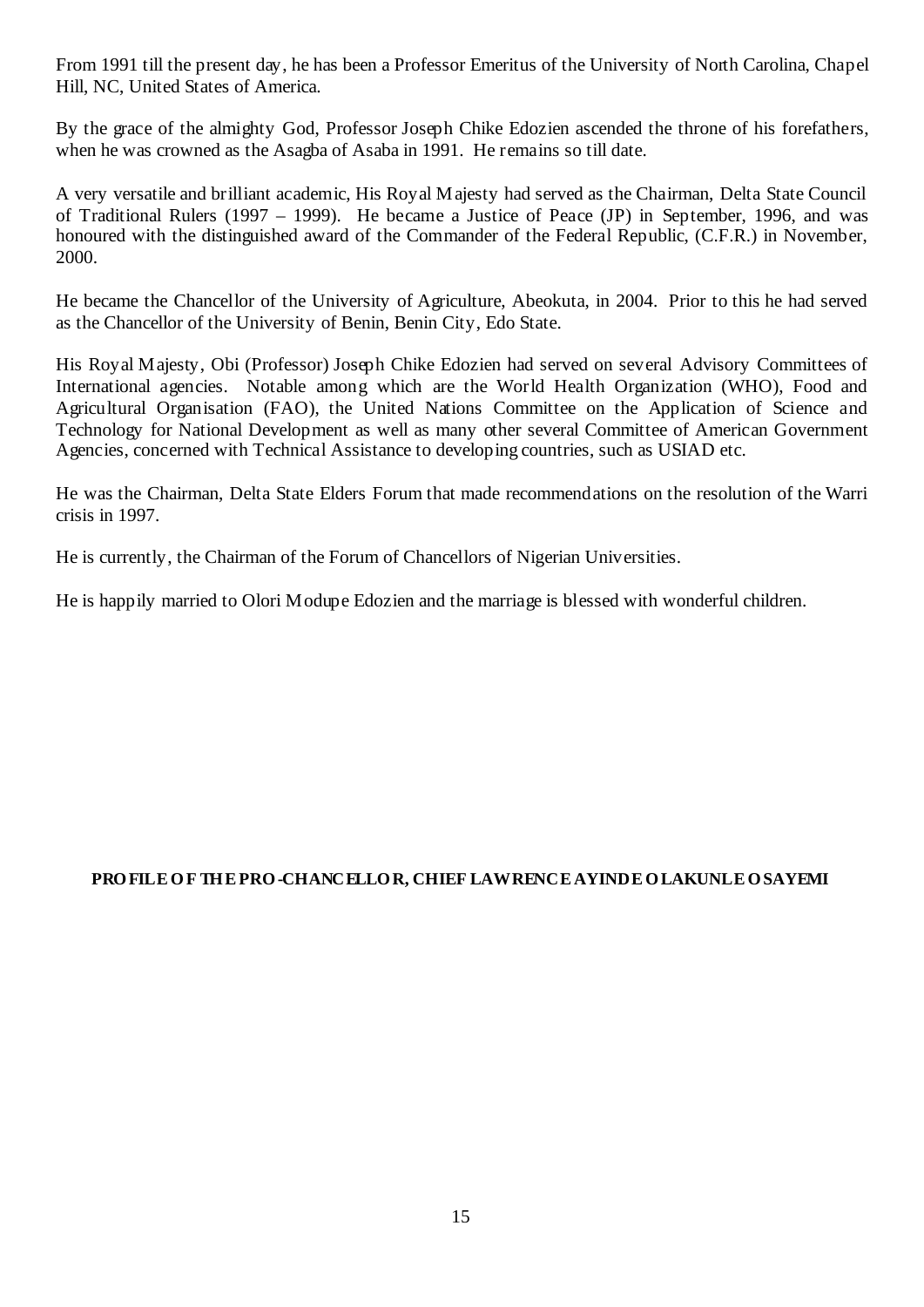

**Chief L.A.O. Osayemi Chairman of Council**

Chief Osayemi was born on June 7, 1945 at Abeokuta.

He had his primary and secondary education in Abeokuta. He completed his secondary school education in 1962, bagging the West African Scholl Certificate in the first division grade.

He is a foremost accountant who is a member of many professional bodies. He became a member of the Chartered Institute of Cost Accountants, London (ICMA) in 1969 and an Associate of the same body (ACMA) in 1971. In 1975, he became an Associate of the Institute of Chartered Accountants of Nigeria (ICAN) and rose to become a Fellow of the institute (FCA) in 1981. He has also being an Associate of the Nigerian Institute of Management (ANIM) since 2001.

As a person who is interested in having a broad based knowledge, Chief Ayinde Olakunle Osayemi, at the peak of his professional, career enrolled as a student of Law in the University of Lagos and obtained a Bachelor of Law degree (LLB) in 2000 and became a Barrister at Law (BL) in 2001, having completed the Nigerian Law School programme. As if this was not enough, he went back to the University in 2006 to obtain a Master of Law Degree (LLM).

Apart from his academic pursuit, Chief Osayemi is a thorough breed professional who has undergone various advanced managerial training. In 1975, he took a course in Executive Management (LEP21) at the London Business School. He then proceeded to the Harvard Business School, Boston, Massachusetts, USA for Advanced Management Programme (AMP112) in 1993.

Chief Osayemi's professional career soared as the Factory Accountant with Phillips Nigeria Limited between 1970 and 1973 and Chief Accountant, Vegetable Oils Nigeria Limited from 1973 to 1976. he joined Thomas Wyatt Nigeria Plc in 1976 as Group Accountant. From here he rose to become the Company's Commercial Manager between 1979 and 1981; Financial Director from 1981 to 1986 and Managing Director in 1986, a post he held until his retirement from the company in 2006. he is presently a Director of the company.

Chief L.A.O. Osayemi has over time, occupied several positions both in the private and public sectors. Since 1986 he has held various posts in the Manufacturers' Association of Nigeria (MAN) including the Chairman, Paper Sector, the Chairman, Apapa Branch, the Vice President, Lagos Zone and the National Treasurer. Also between 1986 and 2006, he was a Member of the Governing Council of the Nigeria Employers Consultative Forum and President, Paper and Paper Board Manufacturers and Converters Association. In the public sector, between 2000 and 2003, he was a Member of the Governing Council of the Nigerian Shippers Council. In 2003, he became a Member of the Board of Directors of the Bank of Industry, a position which he holds to date. He was also appointed a Member of the Technical Committee of the West African Monetary Zone. In 2007and also a Member of the Steering Committee of the Vision 20: 2020 in 2009. These two positions he also holds to date.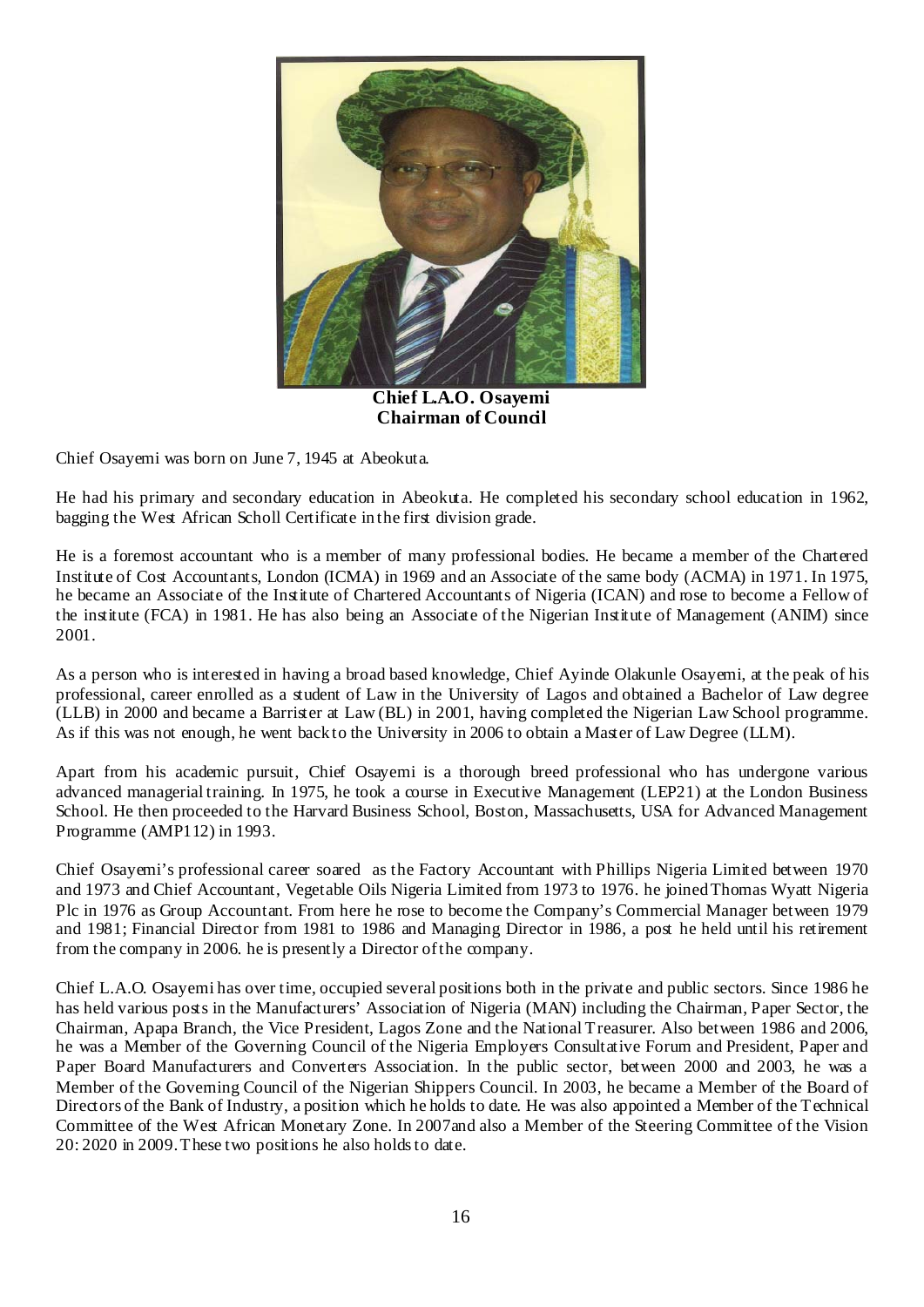His diligence, profound sense of duty and utmost dedication to any assignment he handles culminated in his appointment as Pro-Chancellor and Chairman of Governing Council of the University of Agriculture, Abeokuta, in June, 2009.

Chief L.A.O. Osayemi is happily married to Chief (Mrs) Oluwayemisi A. Osayemi (Iya Ewe of Isaga) and blessed with children.

#### **COUNCIL COMMITTEES**

# **1. Board of Survey**

- (i) Chairman (Council Nominee) -
- (ii) 1 Rep. of Council Mr. Olu Lajuwomi

# **2. Capital Development Committee**

- (i) Chairman Vice-Chancellor
- (ii)  $1$  Rep., Ministry of Education- Mrs. Mabel Ozumba
- (iii) 3 Reps of Council:
	- (a) Dr. Solomon O. Laditi
	- (b) Chief B. W. Degi
	- (c) Barrister (Mrs.) Jamila Ahmed Salik

# **3. CENHURD Management Board**

- (i) Chairman Mrs. Mabel Ozumba
- (ii) 1 Rep. of Council Vacant

# **4. Finance & General Purposes Committee (F & GPC)**

- (i) Chairman Pro-Chancellor
- (ii) 3 External Council Members:
	- (a) Mr. Olu Lajuwomi
	- (b) Chief B. W. Degi
	- (c) Barrister (Mrs.) Jamila Ahmed Salik
- (iii) 2 Senate Reps on Council:
	- (a) Prof. O.B. Kehinde
		- (b) Prof. F.O. Bamiro
- (iv) 1 Congregation Rep. on Council Vacant
- (v) Rep. Federal Ministry of Agriculture Dr. Ben Efienemokwu

# **5. Physical Planning and Capital Works Committee**

Chairman - Dr. Solomon O. Laditi

# **6. Royal Greens Guest House Management Board**

Chairman - Rep. Federal Ministry of Commerce & Industry (Mr. F. O. Oloruntola)

# **7. Staff Disciplinary Committee (SDC)**

- (i) Chairman DVC (Development)
- (ii) 3 Reps. of Council:
	- (a) Mr. Olu Lajuwomi
	- (b) Barrister (Mrs.) Jamila Ahmed Salik
	- (c) Dr. Ben Efienemokwu
- (iii) Rep. Federal Ministry of Education, Mrs. Mabel Ozumba

# **8. UNAAB International School Board**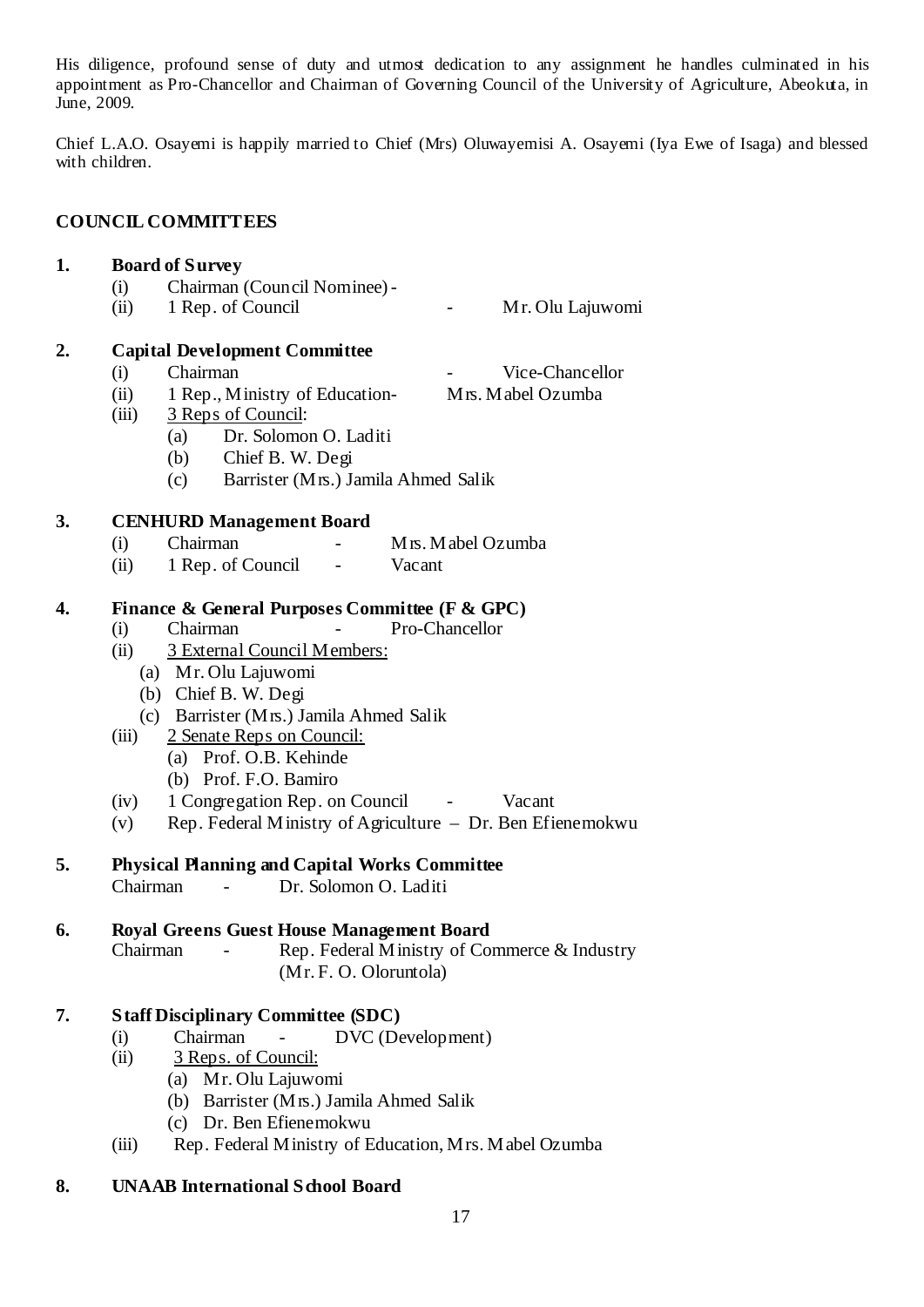- (i) Chairman
- (ii) 1 Rep. of Council Dr. Solomon O. Laditi

# **9. UNAAB Staff School Board**

| (i) | Chairman                | $\overline{\phantom{a}}$       | M <sub>rs</sub> . Mabel Ozumba |
|-----|-------------------------|--------------------------------|--------------------------------|
|     | (ii) Alternate Chairman | $\sim$ $-$                     | DVC (Academic)                 |
|     | (iii) 1 Rep. of Council | <b>Contract Contract State</b> | Chief B. W. Degi               |

# **10. University Loans Committee**

- (i) Chairman Mr. Olu Lajuwomi
- (ii) 2 Reps of Council:
	- (a) Prof. (Mrs.) Desy Eruvbetine
	- (b) Prof. T. A. Arowolo

# **JOINT COMMITTEES OF COUNCIL AND SENATE**

# **12. Appointments and Promotions Committee for Academic Staff (APCAS)**

- (i) Chairman Vice-Chancellor
- (ii) 1 Rep., Federal Ministry of Education Mrs. Mabel Ozumba
- (iii) 4 Reps of Council (not Senate Members):
	- (a) Dr. Ben Efienemokwu
	- (b) Barrister (Mrs.) Jamila Ahmed Salik
	- (c) Chief B. W. Degi
	- (d) Mr. Olu Lajuwomi

# **13. Appointments and Promotions Committee for Non-Teaching Staff (APCONTS)**

- (i) Chairman Vice-Chancellor
- (ii) 1 Rep., Federal Ministry of Education Mrs. Mabel Ozumba
- (iv) 3 Reps of Council (not Senate Members):
	- (a) Rep., Federal Ministry of Commerce & Industries (Mr. F.O. Oloruntola)
	- (b) Dr. Solomon O. Laditi
	- (c) Mr. Olu Lajuwomi

# **14. Award of Honorary Degrees Committee**

- (i) Chairman Pro-Chancellor
- (ii) Alternate Chairman Vice-Chancellor
- (ii) 3 External Council Members:
	- (a) Barrister (Mrs.) Jamila Ahmed Salik
	- (b) Chief B. W. Degi
	- (c) Mr. Olu Lajuwomi

# **15. Selection Board for Other Principal Officers**

- (i) Chairman Pro-Chancellor
- (ii) Member Vice-Chancellor
- (iii) 4 Reps. Of Council (not in Senate):
	- (a) Dr. Ben Efienemokwu
		- (b) Chief B. W. Degi
		- (c) Barrister (Mrs.) Jamila Ahmed Salik
		- (d) Mr. Olu Lajuwomi

# **MEMBERSHIP**<br>Chief L.A.O.Osavemi

# $P_{\text{m}}$  Chancellor  $\&$  Chairman

| CHIVE L. $\mu$ . O. Osay Mill - |                          | 1 IU-Chancellor & Chamman |
|---------------------------------|--------------------------|---------------------------|
| Professor O. O. Balogun         | $\overline{\phantom{0}}$ | Vice-Chancellor & Member  |
|                                 |                          |                           |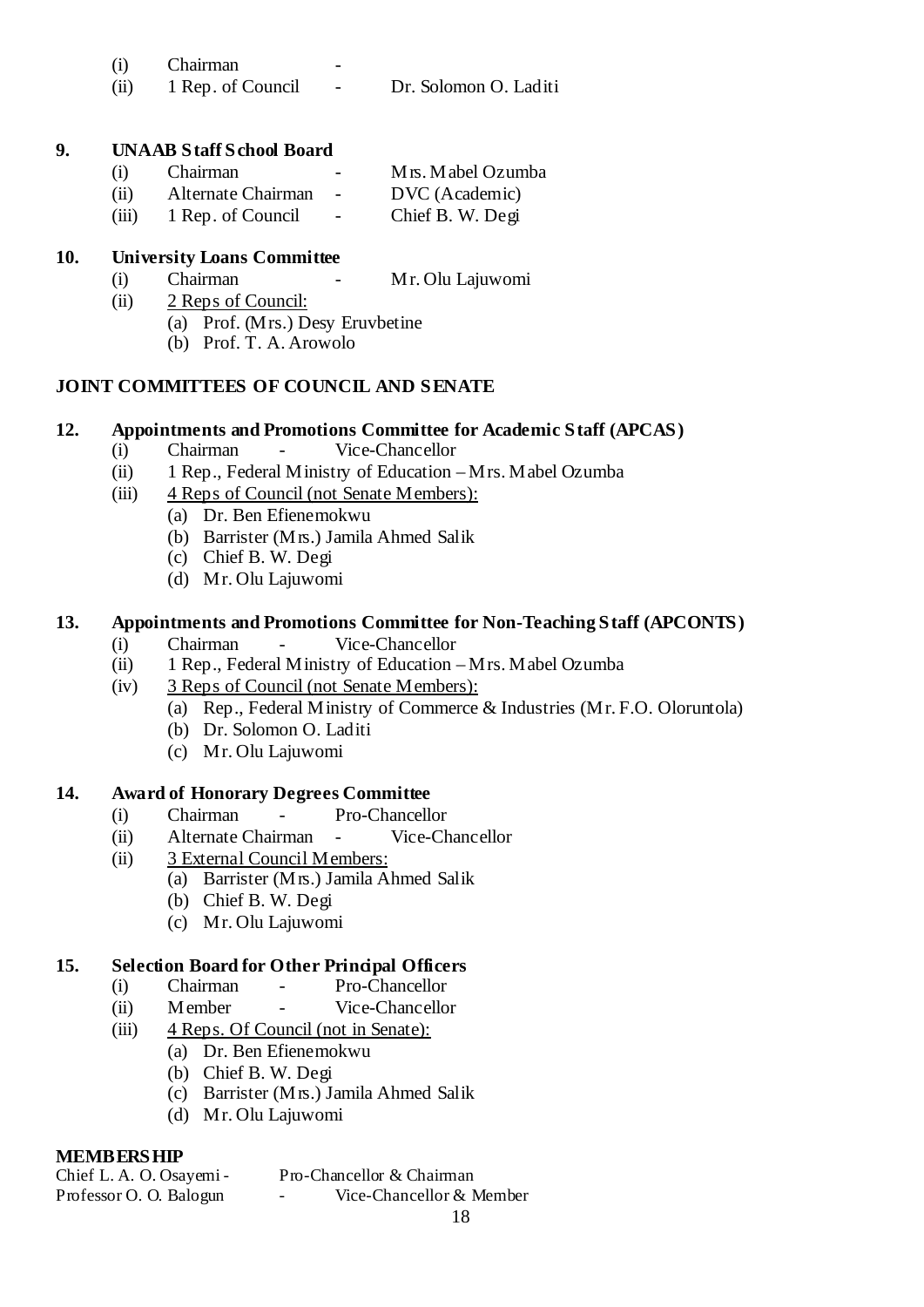| Prof. C. F. I. Onwuka               |                          | Deputy Vice-Chancellor (Academic) & Member    |
|-------------------------------------|--------------------------|-----------------------------------------------|
| Prof. S.T.O. Lagoke                 |                          | Deputy Vice-Chancellor (Development) & Member |
| Mr. J. Olu Lajuwomi                 |                          | Member                                        |
| Barrister (Mrs.) Jamila Ahmed Salik |                          | Member                                        |
| Bishop B.W. Degi                    |                          | Member                                        |
| Dr. S. O. Oladiti                   |                          | Member                                        |
| Mrs. Mabel Ozumba                   |                          | Member (Representing Federal Ministry of      |
|                                     |                          | Education)                                    |
| Dr. Ben Efienemokwu                 |                          | Member (Representing Federal Ministry         |
|                                     |                          | of Agriculture & Water Resources)             |
| Mr. F. O. Oloruntola                |                          | Member (Representing Federal Ministry         |
|                                     |                          | of Commerce $&$ Industry)                     |
| Prof. T. A. Arowolo                 |                          | Member (Representing Senate)                  |
| Prof. F. O. Bamiro                  |                          | Member (Representing Senate)                  |
| Prof. (Mrs.) D. Eruvbetine          |                          | Member (Representing Senate)                  |
| Prof. O. B. Kehinde                 |                          | Member (Representing Senate)                  |
| Vacant                              |                          | Member (Representing Congregation)            |
| Vacant                              | $\overline{\phantom{0}}$ | Member (Representing Congregation)            |
| Vacant                              |                          | Member (Representing Convocation)             |
| Mr. A.O. Adeboye                    |                          | For: Registrar & Secretary to Council         |
| In Attendance                       |                          |                                               |
| Mr. M. O. Ilesanmi                  |                          | Ag. Bursar                                    |
| Mrs. C. B. Kuforiji                 |                          | Director (Executive Affairs), VCO             |

# **VICE CHANCELLOR'S REPORT**

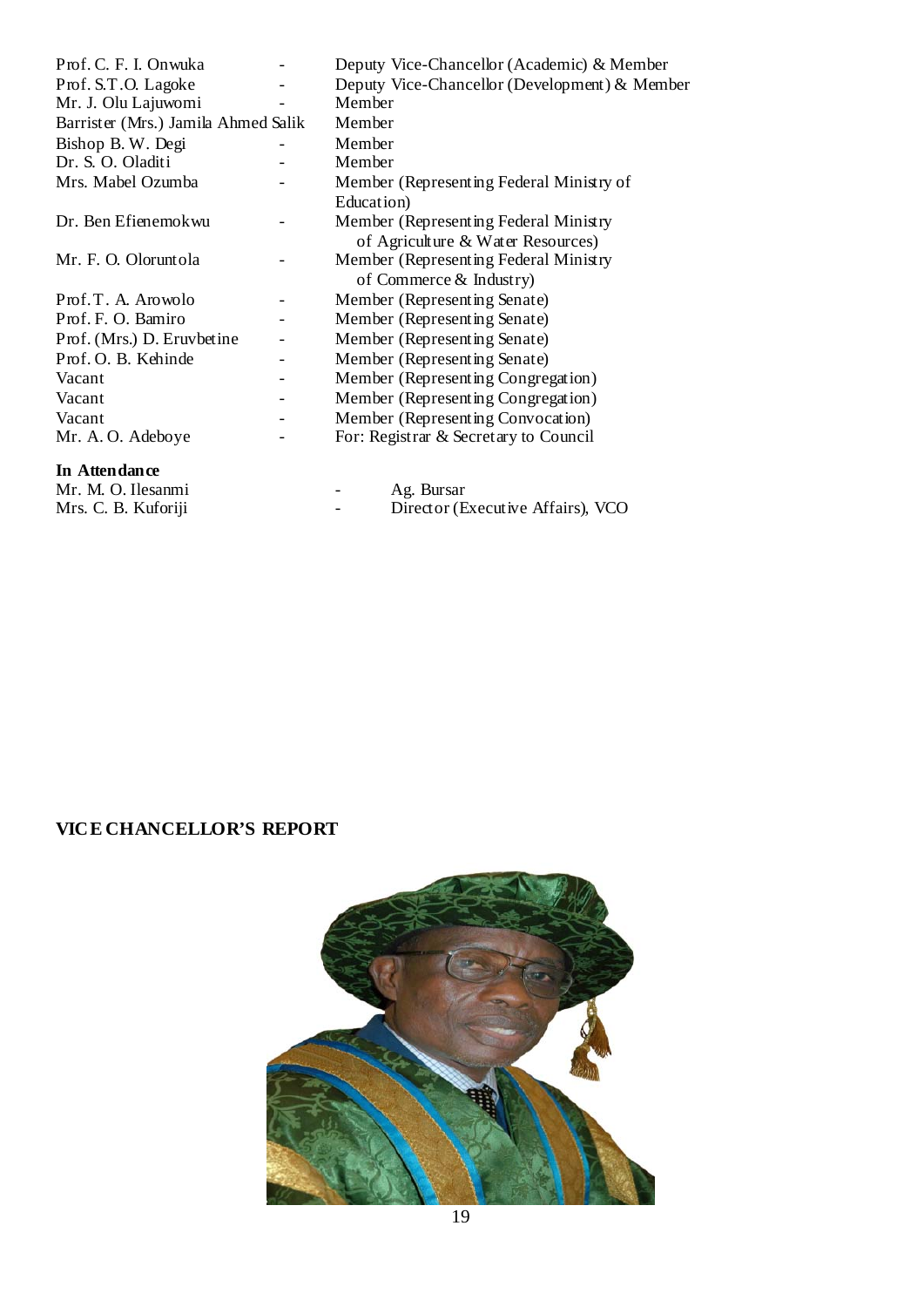# **OPENNING**

It is my pleasure to welcome you all to this year's edition of University System Annual Review meeting (USARM). It is important that we do not take this annual review meeting as an annual "ritual" but rather, as a serious opportunity for the stakeholders charged with the policy formulation and implementation to address the various challenges confronting the University System in Nigeria so that once again, Nigerian Universities can rank favourably with similar institutions world-wide in no distant future.

#### **PERFORMANCE APPRAISAL OF THE UNIVERSITY IN TEACHING, RESEARCH AND EXTENSION**

The last one year had witnessed tremendous progress and improvement in the facilities for teaching, research and extension. This is in realization of our vision of making the university one of the top10 Universities in Africa and among the top 100 Universities worldwide with regards to quality of our products and impact on national development.

#### **TEACHING**

The year under review witnessed notable achievements in our academic programmes among which are accreditation of the Engineering and Veterinary Medicine programmes by the National Universities Commission (NUC). The impact of our academic standards was reflected in the series of awards won by the students of the University. The University won the National Mathematics Contest among all the Universities in the country. As a result of this feat, two of the awardees were nominated to represent the country in the World Mathematics Contest in Sweden later in the year. The university also won the Best Performed University in Students Industrial Work Experience Scheme (SIWES, 2008). The University also bagged International Students Festival Award.

Also, two of our lecturers did the University proud by winning the World Bank Development Market Place (DMP, 2008) Competition (Dr. Kolawole Adebayo) and Prof. Lateef Sanni for his outstanding contributions to Agricultural Technology in Sub-Saharan Africa by the Consultative Group on International Agricultural Research (CGIAR) in Maputo, Mozambique.

Some of the improvements in the teaching environment included the provision of multimedia facilities and air-conditioners in some large lecture theatres among others. New lecture theatres are also nearing completion in some colleges. We have imparted in our students theoretical, laboratory and field experience in all aspects of academic Programmes run in the University. The first set of students in the College of Veterinary Medicine graduated with Doctor of Veterinary (DVM) Degree during the 2007/2008 Session. This is a reflection of our determination and commitment to keep faith with our academic brief. As a result of dedicated and disciplined staff, examinations were graded and results released promptly according to the Senate approved calendar for the Session.

# **ACCREDITATION STATUS OF ACADEMIC PROGRAMMES IN UNAAB**

All the academic programmes run in the University are approved and have full accreditation (94%) or interim accreditation (6%).

#### **TABLE OF ACCREDITATION STATUS OF ACADEMIC PROGRAMMES**

|                | <b>S/NO   DEPARTMENT / PROGRAMME</b>                                | <b>ACCREDITATIO</b>       |
|----------------|---------------------------------------------------------------------|---------------------------|
|                |                                                                     | <b>NSTATUS</b>            |
|                | COLLEGE OF AGRIC ULTURAL MANAGEMENT AND RURAL DEVELOPMENT           |                           |
|                | Department of Agricultural Economics and Farm Management. B Agric   | <b>Full Accreditation</b> |
| $\overline{2}$ | Department of Agricultural Extension and Rural Development. B Agric | <b>Full Accreditation</b> |
|                | Department of Agricultural Administration                           | <b>Full Accreditation</b> |
|                | <b>COLLEGE OF FOOD SCIENCE AND HUMAN ECOLOGY</b>                    |                           |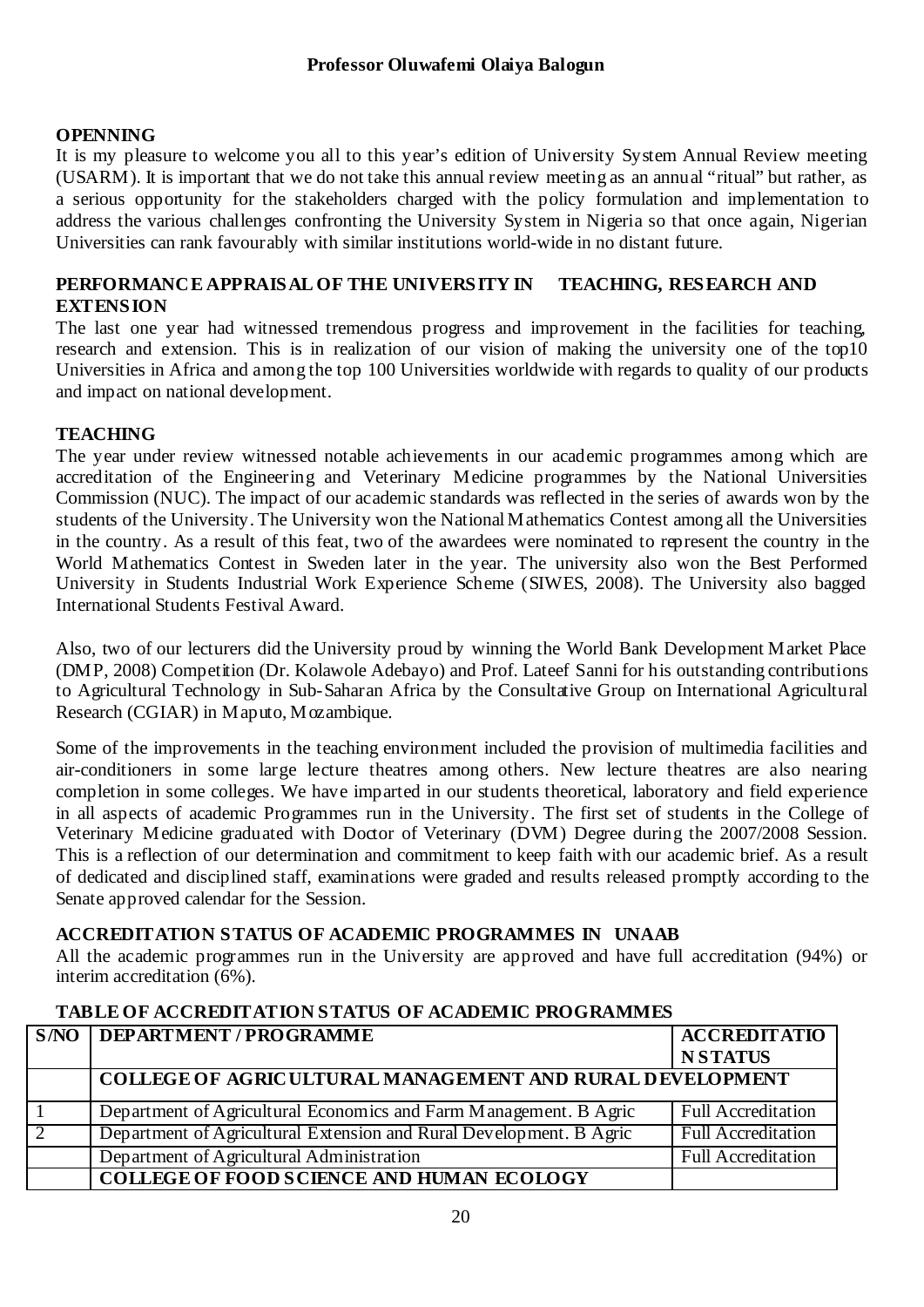| $\overline{3}$  | Department of Home Science Management. B.Sc.                | <b>Full Accreditation</b> |  |  |  |
|-----------------|-------------------------------------------------------------|---------------------------|--|--|--|
| $\overline{4}$  | Department of Nutrition and Dietetics. B.Sc.                | <b>Full Accreditation</b> |  |  |  |
| $\overline{5}$  | Department of Food Science and Technology. B.Sc.            | <b>Full Accreditation</b> |  |  |  |
|                 | Department of Food Service and Tourism                      | New Programme             |  |  |  |
|                 | <b>COLLEGE OF ANIMAL SCIENCE AND LIVESTOCK PRODUCTION</b>   |                           |  |  |  |
| 6               | Department of Animal Breeding and Genetics. B Agric         | Full Accreditation        |  |  |  |
| 7               | Department of Animal Nutrition. B Agric                     | <b>Full Accreditation</b> |  |  |  |
| 8               | Department of Animal Production and Health. B Agric         | <b>Full Accreditation</b> |  |  |  |
| $\overline{9}$  | Department of Pasture and Range Management. B Agric         | <b>Full Accreditation</b> |  |  |  |
| 10              | Department Animal Physiology. B Agric                       | <b>Full Accreditation</b> |  |  |  |
|                 | <b>COLLEGE OF ENVIRONMENTAL RESOURCES MANAGEMENT</b>        |                           |  |  |  |
| 11              | Aquaculture and Fisheries Department. B. Fisheries          | <b>Full Accreditation</b> |  |  |  |
| 12              | Environmental Management and Toxicology Department. B. EMT  | <b>Full Accreditation</b> |  |  |  |
| 13              | Forestry and Wildlife Resources Department. B. FWM          | <b>Full Accreditation</b> |  |  |  |
| 14              | Water Resources Mgt. and Agrometrology Department. B. AWRM  | <b>Full Accreditation</b> |  |  |  |
|                 | <b>COLLEGE OF NATURAL SCIENCES</b>                          |                           |  |  |  |
| $\overline{15}$ | Microbiology Department. B.Sc.                              | <b>Full Accreditation</b> |  |  |  |
| 16              | Biological Sciences Department. B.Sc.                       | <b>Full Accreditation</b> |  |  |  |
| $\overline{17}$ | Biochemistry Department. B.Sc.                              | <b>Full Accreditation</b> |  |  |  |
| 18              | Chemistry Department. B.Sc.                                 | <b>Full Accreditation</b> |  |  |  |
| 19              | Mathematics Department. B.Sc.                               | <b>Full Accreditation</b> |  |  |  |
| 20              | Computer Science Department. B.Sc.                          | <b>Full Accreditation</b> |  |  |  |
| 21              | Statistics Department. B.Sc.                                | <b>Full Accreditation</b> |  |  |  |
| 22              | Physics Department. B.Sc.                                   | <b>Full Accreditation</b> |  |  |  |
|                 | <b>COLLEGE OF PLANT SCIENCE</b>                             |                           |  |  |  |
| 23              | Department of Crop Protection. B Agric                      | <b>Full Accreditation</b> |  |  |  |
| 24              | Department of Plant Breeding and Seed Technology. B Agric   | <b>Full Accreditation</b> |  |  |  |
| $\overline{25}$ | Department of Horticulture. B Agric                         | <b>Full Accreditation</b> |  |  |  |
| $\overline{26}$ | Department of Plant Physiology and Crop Production. B Agric | <b>Full Accreditation</b> |  |  |  |
| 27              | Department of Soil Science and Agric Mechanization. B Agric | <b>Full Accreditation</b> |  |  |  |
|                 | <b>COLLEGE OF ENGINEERING</b>                               |                           |  |  |  |
| $\overline{28}$ | Agricultural Engineering Department. B. Eng                 | <b>Full Accreditation</b> |  |  |  |
| 29              | Civil Engineering Department. B. Eng                        | Interim                   |  |  |  |
|                 |                                                             | Accreditation             |  |  |  |
| 30              | Mechanical Engineering Department. B. Eng                   | <b>Full Accreditation</b> |  |  |  |
| 31              | Electrical Engineering Department. B. Eng                   | Interim                   |  |  |  |
|                 |                                                             | Accreditation             |  |  |  |
|                 | <b>COLLEGE OF VETERINARY MEDICINE</b>                       |                           |  |  |  |
| $\overline{32}$ | Department of Veterinary Anatomy. DVM                       | <b>Full Accreditation</b> |  |  |  |
| 33              | Department of Veterinary Physiology. DVM                    | <b>Full Accreditation</b> |  |  |  |
| 34              | Department of Veterinary Microbiology. DVM                  | <b>Full Accreditation</b> |  |  |  |
| $\overline{35}$ | Department of Veterinary Pathology. DVM                     | <b>Full Accreditation</b> |  |  |  |
| 36              | Department of Veterinary Pharmacology. DVM                  | <b>Full Accreditation</b> |  |  |  |

# **RESEARCH**

The Research and Development Centre (RESDEC) was established by the Governing Council of the University in 1990 to address the research component of the tripodal mandate of the University. The centre is committed to the University's vision of making UNAAB one of the top 10 Universities in Africa and among the top 100 Universities worldwide, with regards to research output and impact on national development. The University has made modest breakthroughs in the following areas: utilization of cassava, development of technologies for organic agriculture, domestic water purification system, selection of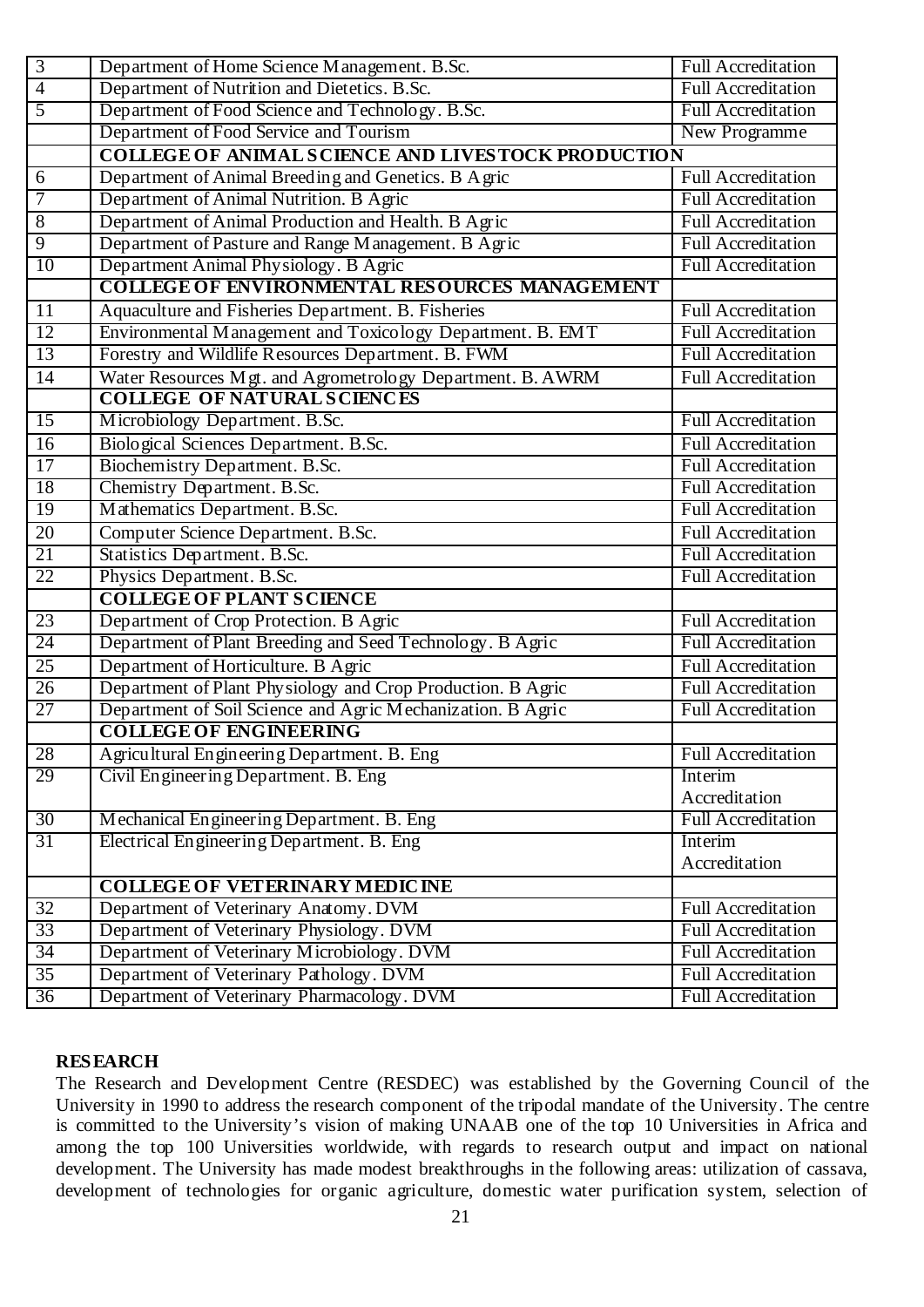suitable industrial varieties of sunflower and sesame for production, purification of pepper lines and utilization of long term studies on crop rotation. Our RESDEC essentially promotes synergies in research for intellectual and national development. Research Publications in reputable journals and conference proceedings of staff are included as Attachment to this report.

The University also has a full fledged Biotechnology Centre for research in biotechnology. It organizes summer training courses in *in-vitro* recombinant DNA techniques and organized the eleventh  $(11<sup>th</sup>)$  of such courses in 2008. The Centre provides central Molecular Biology facilities for all Academic Departments in the University and drive capacity building in this rapidly developing area. The Centre had benefited tremendously from funds from foreign donor agencies, World Bank and the Education Trust Fund (ETF), to mention but a few.

# **EXTENSION/ COMMUNITY DEVELOPMENT**

The University, through its Agricultural Media Resources and Extension Centre (AMREC) has recorded significant achievements in the area of introduction of new crops into the farming system of South West Nigeria through training of farmers, linking farmers with market outlets and use of electronic and print media. AMREC introduced 3,382 hectares of soybeans in five South West states of Oyo, Ogun, Osun, Ekiti and Lagos states. A multi-location pre-season training organized before the cropping season helped to close some of the knowledge and skills gaps discovered on farmers' fields in the past. Early in 2008, six multipurpose threshing machines from UNAAB – NESTLE Soybean Popularization Project were handed out to farmers through the Agricultural Development Projects (ADPs) of the particular states. The Livestock subprogramme of the centre also carried out animal health care services for the prevention and control of the diseases of small ruminant and monogastric animals in UNAAB model extension villages. Our AMREC has a Media and Farm Broadcasting programme. Among other achievements, the programme has pioneered the compilation of the various commercializable technologies from UNAAB for presentation to National Board for technology Incubation (NBTI). The presentation was produced in animated and printed formats.

The Centre was involved in counseling services in the hitherto neglected health aspect of extension with the support from Nestle Nigeria Plc and Presidency's Emergency Plan for AIDS Relief. Over two hundred households were enlightened and empowered about HIV/AIDS pandemic.

AMREC has been able to forge linkages with some agricultural and agro allied organizations. These include Nestle Nigeria Plc, BATN Foundation, Procorn, the Israeli Embassy, the USAID among others. These linkages have facilitated our activities and capacity building for members of staff and our clients across the South West of Nigeria.

# **ICT ACTIVITIES OF THE UNIVERSITY**

THE ICT Activities of the University is now coordinated by the Information and communication Technology Resources Centre (ICTREC). The ICT facilities have been developed significantly in the past one year. Some of the giant strides in ICT achievements of the University are:

- Restoration of internet access
- Settlement of debts and restoration of outstanding ICT projects, with Compuleb and Global Summit
- Acquisition and distribution of Computer Systems and allied ICT products for campus wide use
- GTB/UNAAB- donated Computer Units with internet connectivity for training.
- Bandwidth upgrade through direct subscription to Gilat Satcom Israel for 1/4 Megabyte per second (upstream/downstream) 384/1536 Back up for wireless.
- ISP License now being used to transform UNAAB into internet service provider
- 200 desktop-rich Central Computer Laboratory
- Training Capacity for ICT received a huge boost
- CISCO Certification Academy already established
- Provision and deployment of multimedia to major classrooms and auditoria with magnetic boards
- Deployment of WIFI connectivity across colleges, centres and administrative building.
- Optic Mark Reader deployment for assessment of Post JAMB and other examinations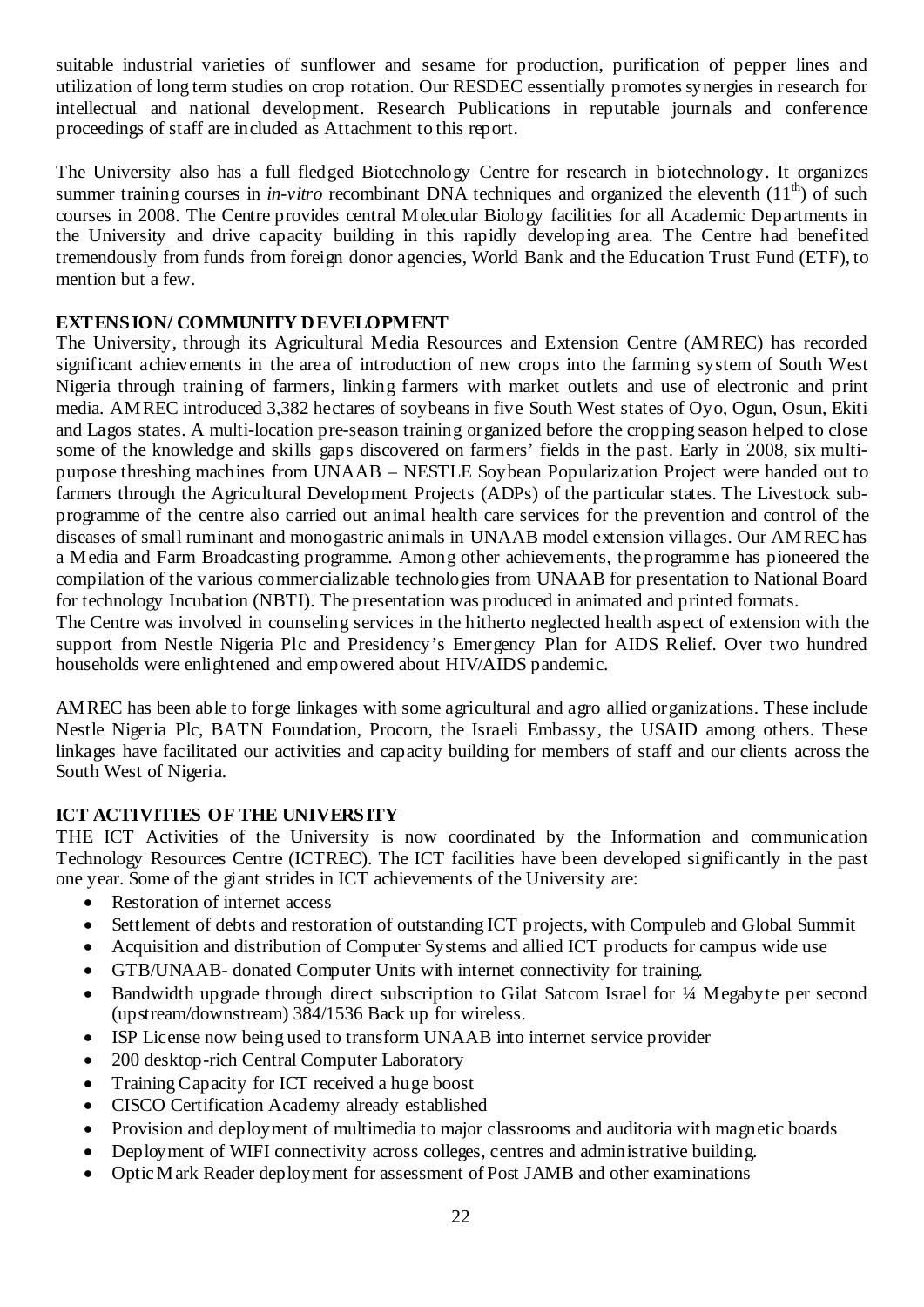- Upgrade of ID Card processing equipment and method for faster production
- In-house generation of scratch cards and codes for student use.
- Extension of ICT staff strength, closing the skill gap, professionalization and deployment of ICT staff to colleges and Utility Centres.

# **E – LEARNING**

The University as at now can boast of having one of the best crops of SUN Servers to support e – learning activities on campus. In order to make this server effective and fully utilized, the University is seriously considering the alternative power supply that could power the server 24 hours uninterrupted.

# **DEVELOPMENT STRIDES TO IMPROVE TEACHING AND LEARNING ENVIRONMENT**

The university has continued to improve on the infrastructural facilities on the campus. The highlights of improved facilities in the last one year are:

# **COMPLETED INFRASTRUCTURE WITH 'EGE"**

- (i) Construction of more hostels from 'extra governmental earnings' (EGE)
- (ii) Provision of four (4) generators for use in large lecture halls
- (iii) Construction of College of Engineering building Phase II
- (iv) Construction of College of Veterinary Medicine Phase II
- (v) Completion of College of Engineering Workshop
- (vi) Construction of 'comfort stations' on campus
- (vii) Completion of two 500 seater capacity lecture theatres
- (viii) Rehabilitation of buses to carry staff and students at subsidized rates
- (ix) Purchase of some fleet of buses for academic and non-academic uses.

All these were made possible through extra-governmental earnings.

# **PROJECTS COMPLETED WITH FEDERAL GOVERNMENT CAPITAL GRANTS**

With the 2008 Federal Government Capital Grants, the University was able to complete the following projects:

- (i) Students Hostel (Female).
- (ii) Establishment of Plantation Village
- (iii) Construction of 1000 seating capacity lecture theatre
- (iv) Construction of Sports Complex (Phase I)
- (v) Construction of College of Engineering (Phase III)
- (vi) Rehabilitation of some building infrastructures

# **ACADEMIC LINKAGES, PARTNERSHIP AND COLLABORATION**

 The University has enjoyed positive linkages and collaborations with prominent National and International Organizations and Institutions for Research and Training. Our traditional linkages with International Institute of Tropical Agriculture (IITA), West African Rice Development Association/ African Rice Centre, National Cereals Research Institute (NCRI) and Coventry University, UK remain to be cherished.

# **STAFF AWARDS**

| S/NO           | <b>TYPE OF GRANTS/HONOURS</b>                         | <b>RECIPIENT</b> | <b>YEAR</b> | <b>COLLEGE</b> |
|----------------|-------------------------------------------------------|------------------|-------------|----------------|
| $\mathbf{1}$   | USDA Scholarship for PhD training in                  | Dr. S.O. Peters  | 2008        | <b>COLANIM</b> |
|                | Molecular Biology at Mexico                           |                  |             |                |
| 2              | ILRI, ICENYA: UNAAB Collaborative   Dr. A.O. Adebambo |                  | 2008        | <b>COLANIM</b> |
|                | Research on Characterization of Nigerian              |                  |             |                |
|                | indigenous chicken                                    |                  |             |                |
| $\overline{3}$ | Institute for Plant Genetics, Garter, Dr. I.O. Daniel |                  | 2008        | <b>COPLANT</b> |
|                | Germany                                               |                  |             |                |
|                | Wageningen International, Netherlands Dr.             | (Mrs)<br>D.C.    | 2008        | <b>COPLANT</b> |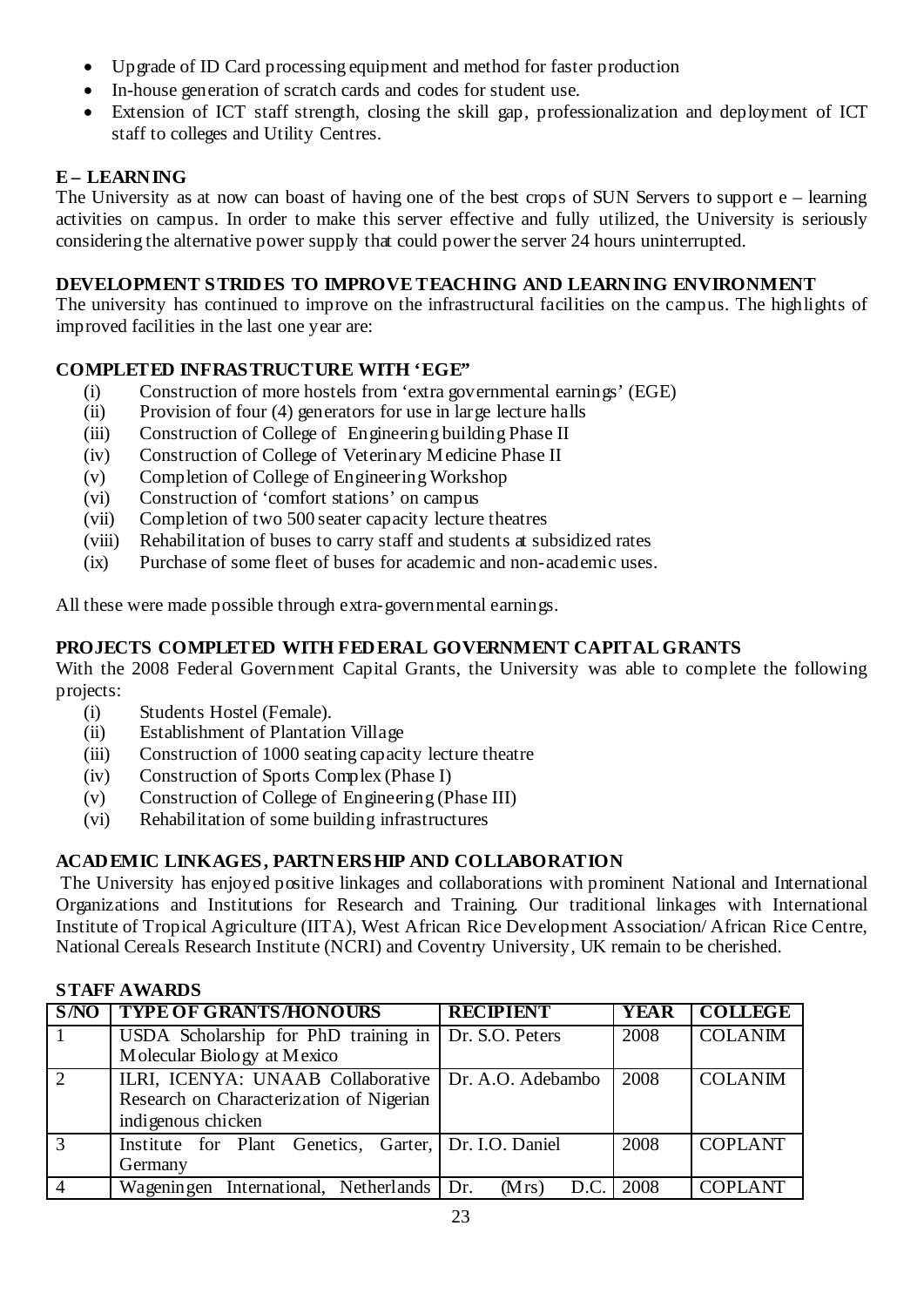|                | for training in Plant Genetics Resources | Akintobi<br>$\alpha$<br>Dr. |                     |                |
|----------------|------------------------------------------|-----------------------------|---------------------|----------------|
|                | Conservation and use                     | M.A. Adebisi                |                     |                |
| $\overline{5}$ | Training Grant to China on Plant         | Prof. O.B. Kehinde          | 2008                | <b>COPLANT</b> |
|                | Breeding and Genetics                    |                             |                     |                |
| 6              | Commonwealth Split PhD Fellowship        | Engr. O.S. Olokode          | 2008                | <b>COLENG</b>  |
|                | International Centre for Theoretical     | M.A. Busari                 | $\overline{2007}/2$ | <b>COLENG</b>  |
|                | Physics (ICTP)- $A/A \& A$ Sandwich      |                             | 008                 |                |
|                | Training Programme (STEP) PhD            |                             |                     |                |
| 8              | West African Rice Development            | S.G. Aderibigbe             | 2005<br>$\equiv$    | <b>COPLANT</b> |
|                | Association (WARDA)/ Africa Rice         |                             | 2008                |                |
|                | Centre. Postgraduate Training Grant      |                             |                     |                |
|                | PhD.                                     |                             |                     |                |
| 9              | Association of African Universities      | Prof. K.A. Okeleye          | 2008                | <b>COPLANT</b> |
|                | (AAU) Management and Leadership          | Prof.<br>Daisy              |                     | <b>COLANIM</b> |
|                | Training. Programme for the leadership   | Eruvbertine,                |                     |                |
|                | of African Universities Grant            | Prof. O.E. Asiribo          |                     | <b>COLNAS</b>  |

# **ACADEMIC LINKAGES, PARTNERSHIPS AND COLLABORATIONS**

- i. Dr. Eveline M. Ibeagha-Awemu, Development of Animal Science, Mcdonald Campus of McGill University, Quebec, Canada. Animal Genetic Resource Characterization.
- ii. Dr. Olivier H.F. Hanotte, International Livestock Research Institute, Kenya. Genetic Resource Characterization.
- iii. Dr. Macdonald P. Wick, Department of Animal Science, the Ohio State University, Columbus; Genetic Interactions on Animal Qualities.
- iv. Dr. Ikhide Imumorin, Spelman College, Atlanta, GA: Genetics and Molecular Biology.
- v. Dr. Folasade Ajayi, Animal Breeding and Genetics. UNIPORT, Nigeria.
- vi. Dr. Orheruata, Breeding and Genetics, LAUTECH.

# **FUNDING AGENCIES AND INSTITUTIONS FOR THE UNIVERSITY'S BIOTECHNOLOGY LABORATORY**

- i. Plasmid Foundation, Denmark
- ii. Society for General Microbiology (SGM), UK
- iii. USAID through Nigeria Agricultural Bank Grant
- iv. International Centre for Genetic Engineering and Biotechnology (ICGB)
- v. American Society for Microbiology (ASM)
- vi. Education Trust Fund (ETF) World Bank Step B Project.

# **FACTORS THAT CONTRIBUTED TO LEVELS OF SUCCESS ACHIEVED**

#### **a. STAFFING AND WELFARE**

The University pursued her principle of fairness and equity in filling vacancies available/created among the non-teaching staff. All positions were advertised internally and externally. Both internal and external candidates passed through competitive written and oral interviews after which appointment was made. This indeed boosted the high morale of staff with resultant renewed dedication to duties.

#### **b. CONVERSION OF STAFF**

In line with policy of upgrading staff with additional qualifications, the University Management ensured that deserving members of staff who acquired additional qualifications were converted to higher grades in a transparent manner. The exercise has come to stay.

# **c. ACADEMIC STAFF MIX**

The number of academic staff has also increased to conform to NUC staff requirement, especially in the 'endangered' programmes like Engineering, Veterinary Medicine, Computer Science and Mathematics. The